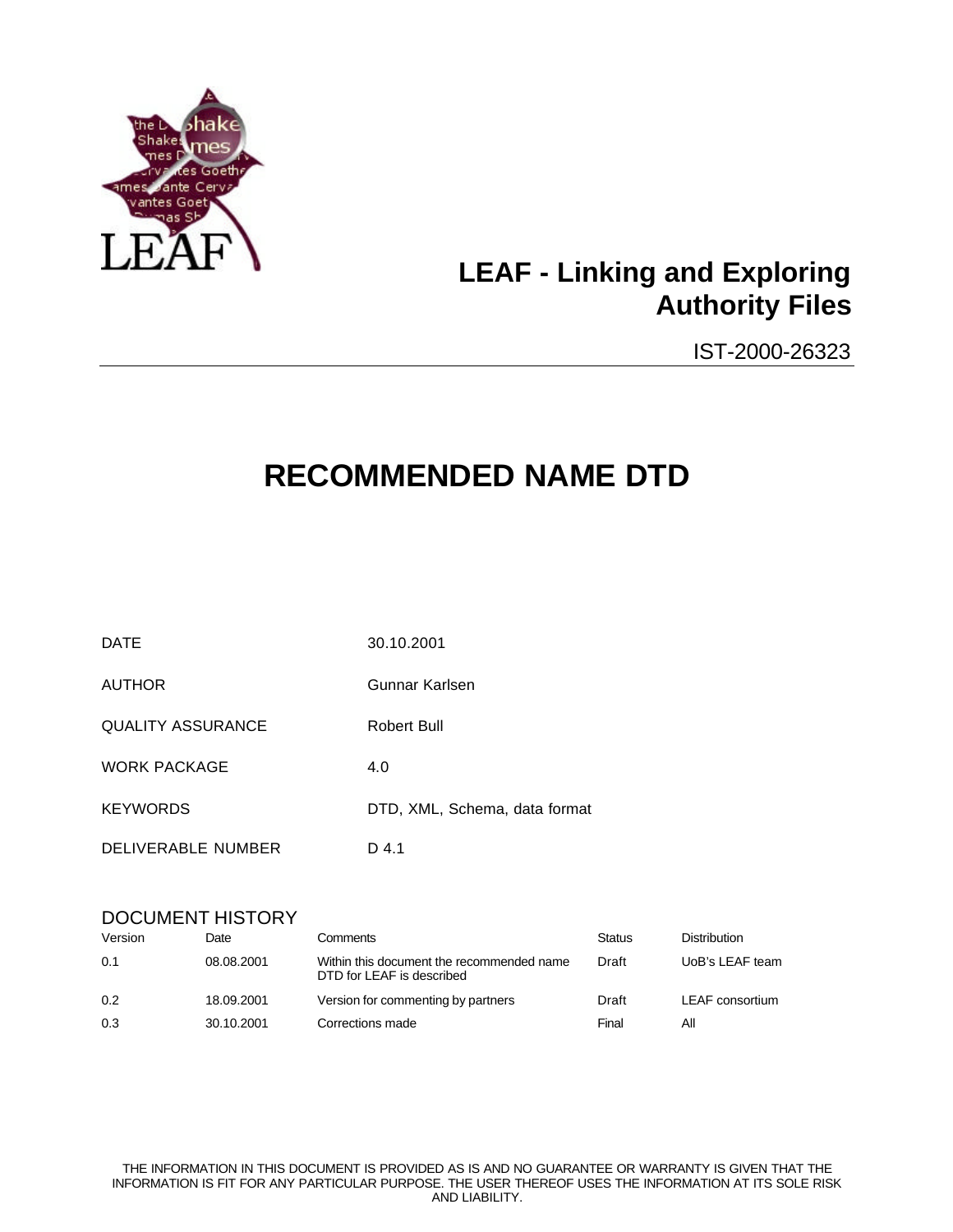## **Table of Contents**

| <b>Table of Contents</b>                                                 | 2  |
|--------------------------------------------------------------------------|----|
| <b>Introduction</b><br>1                                                 | 4  |
| 1.1                                                                      |    |
| 1.2                                                                      |    |
| $\overline{2}$<br><b>Existing standards</b>                              | 4  |
| <b>MARC/UNIMARC</b><br>2.1                                               |    |
| 2.1.1                                                                    |    |
| 2.1.2<br>2.1.3                                                           |    |
| 2.1.4                                                                    |    |
| 2.2                                                                      |    |
| 2.3                                                                      |    |
| 2.4                                                                      |    |
| 2.5                                                                      |    |
| 2.6                                                                      |    |
| $\overline{\mathbf{3}}$<br><b>Current work and projects</b>              | 9  |
| <u>3.1</u>                                                               |    |
| 3.2                                                                      |    |
| 3.3                                                                      |    |
| 3.4                                                                      |    |
| 3.5                                                                      |    |
| 3.6                                                                      |    |
| 3.7                                                                      |    |
| <b>XML DTD or Schema?</b><br>4                                           | 12 |
| 4.1                                                                      |    |
| 4.1.1                                                                    |    |
| 4.2                                                                      |    |
| 4.2.1                                                                    |    |
| 4.3                                                                      |    |
| <b>The EAC (Encoded Archival Context) DTD</b><br>$\overline{\mathbf{5}}$ | 16 |
| 5.1                                                                      |    |
| 5.2                                                                      |    |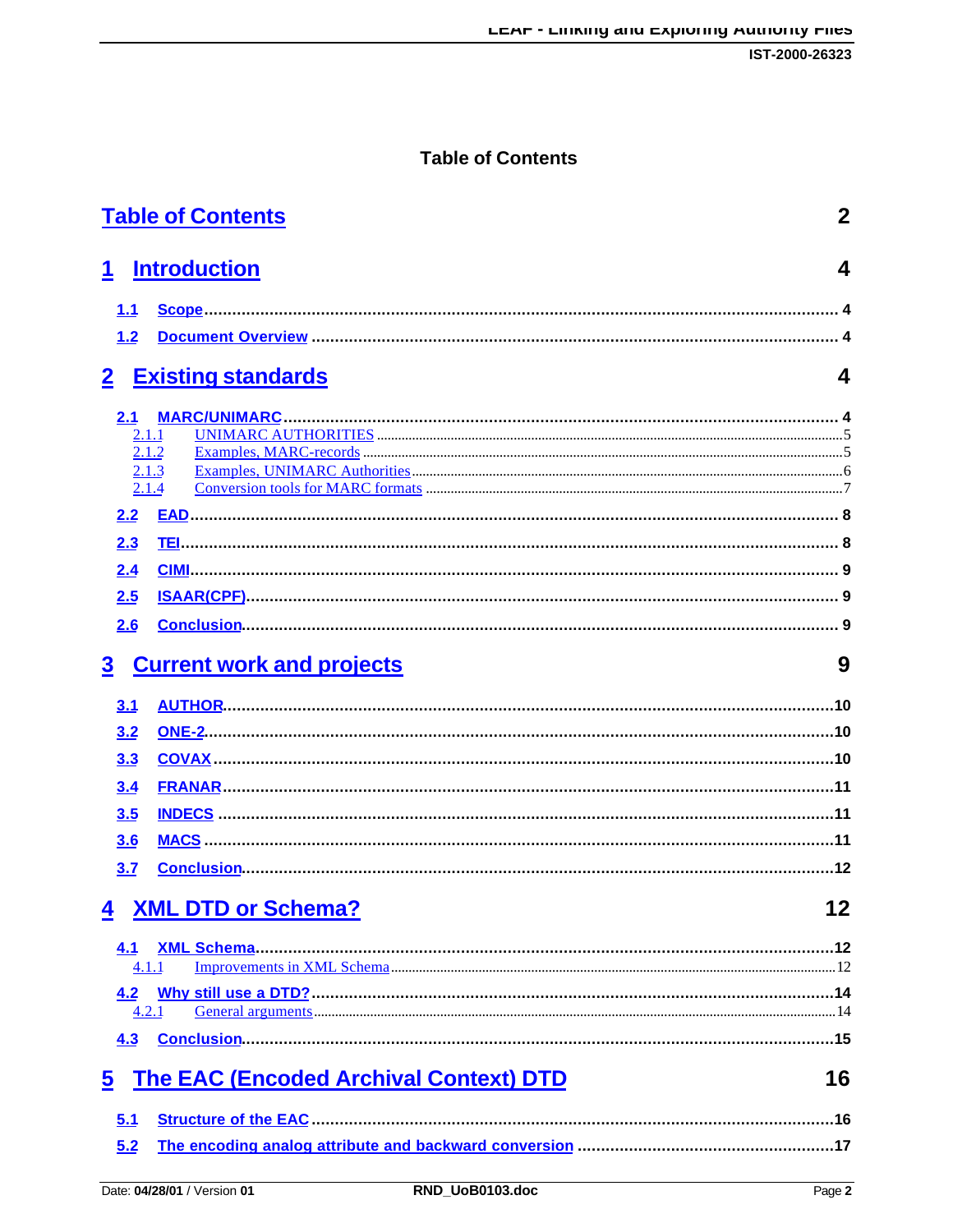|     |                                                | IST-2000-26323 |
|-----|------------------------------------------------|----------------|
| 5.3 |                                                |                |
| 6   | <b>Examples of encoding in EAC</b>             | 18             |
| 6.1 |                                                |                |
| 6.2 |                                                |                |
| 6.3 |                                                |                |
| 6.4 |                                                |                |
|     | <b>Concluding remarks</b>                      | 24             |
| 8   | <b>Definitions, Acronyms and Abbreviations</b> | 25             |
| 8.1 |                                                |                |
| 8.2 |                                                |                |
| 8.3 |                                                |                |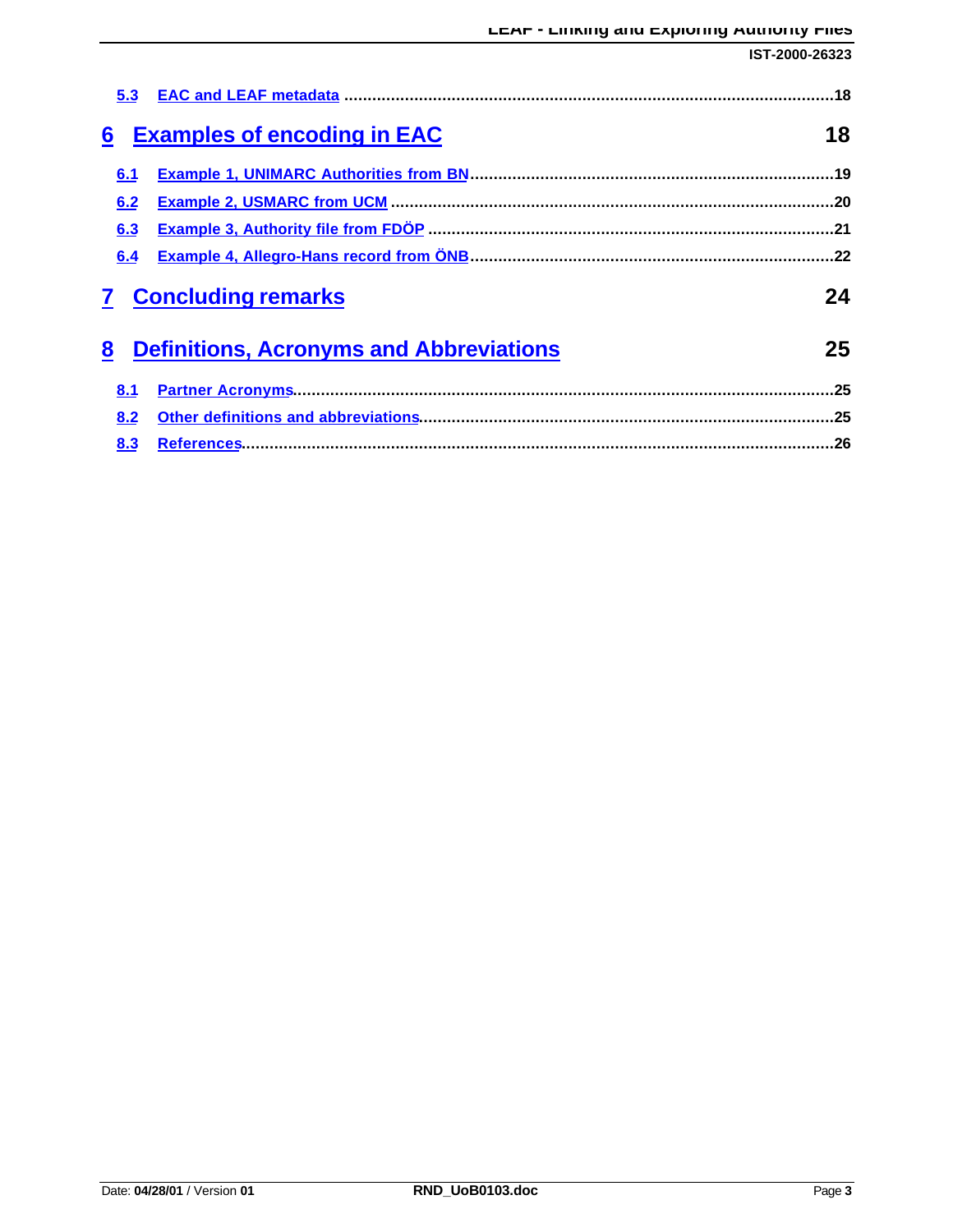**IST-2000-26323**

# **1 Introduction**

## **1.1 Scope**

This document is the report on a recommended name Document Type Definition (DTD), prepared for the Project LEAF (Linking and Exploring Authority Files; project number IST-2000-26323). This document was done under Work Package 4.0 (*Data Representation Study*) of the current project.

The purpose of this document is to establish a name XML DTD for the project and show how it integrates with the metadata set.

The markup permitted in a particular XML application can be documented in a DTD. The DTD lists all legal markup and specifies where and how the markup may be included in a document. Particular document instances can then be compared to the DTD. Documents that match the DTD are said to be *valid*.

The following document presupposes that the reader is familiar with the basic principles of markuplanguages and concepts of XML (Extended Markup Language).

### **1.2 Document Overview**

**Chapter 1** is this *introduction* of the Recommended Name DTD. In **Chapter 2** an introduction is given of the already existing standards for the description of content in libraries, archives and museums. Together with the presentation of other relavant projects in **Chapter 3**, this should present the needs for a seperate dataformat for authority files to fit the LEAF project. **Chapter 4** presents the new XML Schema standard and compares this to DTDs. Finally the work of the EAC group with the new DTD is presented in **Chapter 5**, together with examples of LEAF data providers' formats encoded in EAC in **Chapter 6**. The work on a recommended name DTD for LEAF is concluded in **Chapter 7**.

# **2 Existing standards**

This section describes the use of person and corporate bodies information in different existing standards, such as UNIMARC, CIMI DTD, EAD and related standards, as well as projects intended to convert data between these.

In the archives and libraries sector there are already several existing standards for description of content, some of them also including authorities information. An important distinction lies in whether the dataprovider/repository uses a separate authority file for the creator of the material or if this information is included in the bibliographical description of it.

### **2.1 MARC/UNIMARC**

The original MARC (Machine Readable Catalogue) was developed to serve the needs of libraries as a convenient way of storing and exchanging bibliographic data. Despite cooperation in the development of the standard, there has emerged several versions, e.g. UKMARC, INTERMARC and USMARC, whose paths diverged owing to different national cataloguing practices and requirements. A solution to this problem of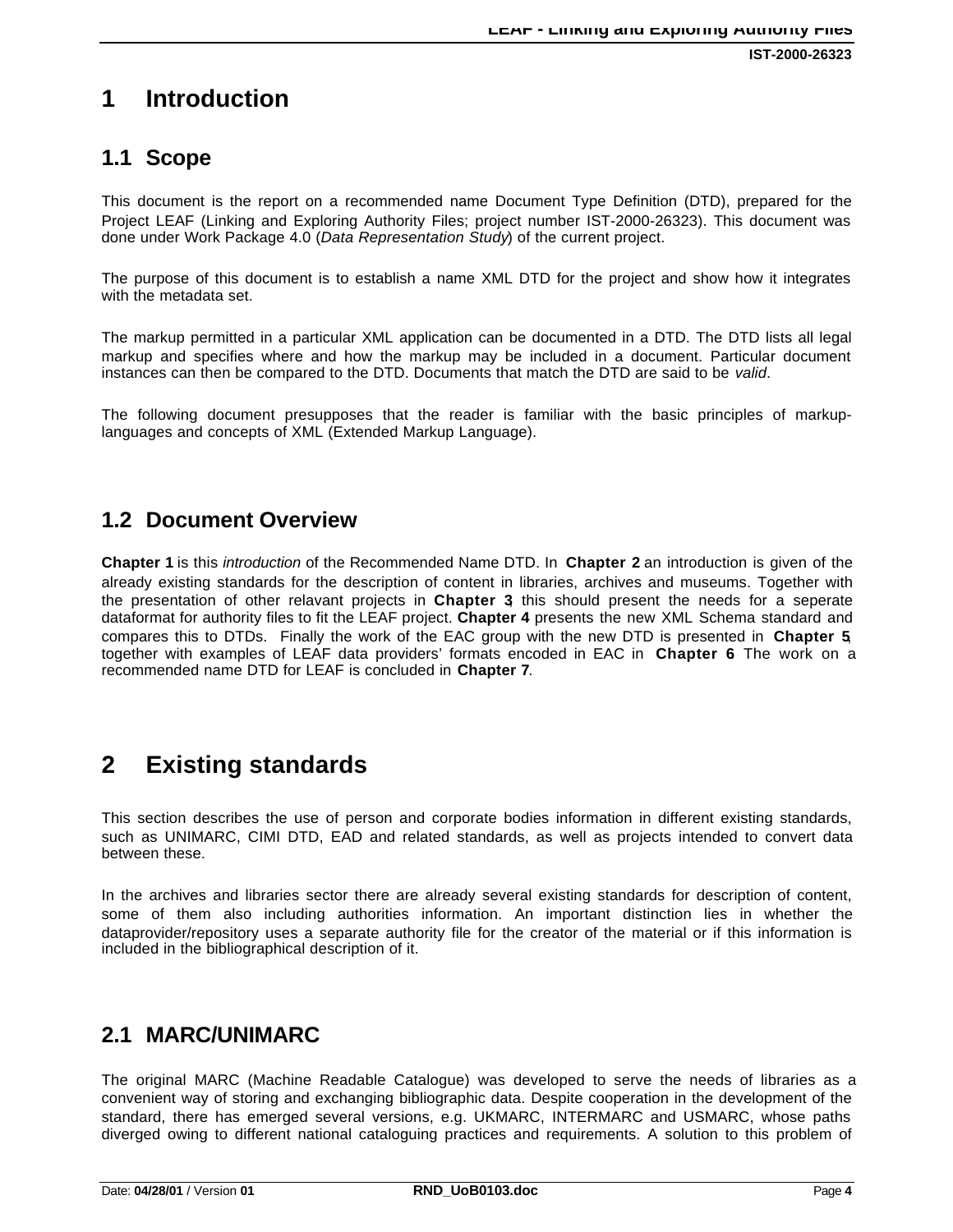incompatibility was to create an international MARC format (UNIMARC, http://www.ifla.org/VI/3/p1996- 1/unimarc.htm ) which would accept records created in any MARC format.

The other major MARC format is the USMARC (also known as MARC21 after merging with CAN/MARC), maintained by the Library of Congress and available at http://www.loc.gov/marc/.

### **2.1.1 UNIMARC AUTHORITIES**

In 1991 a new authorities format, UNIMARC Authorities, was published. Previously an author's name was entered into the bibliographic format as many times as there were documents associated with him or her. With this format, a new single authoritative form of the name (with references) can be created in the authorities file and the record control number for this name is the only item included in the bibliographic file.

The UNIMARC Authorities format is designed to allow an agency to hold in one place the authoritative name of the author, corporate body name, etc., together with references to other forms of the name. Such data is linked to a bibliographic record by subfield \$3 (Authority record number) in fields in the 7-- block of the bibliographic format. The data can then be included in the bibliographic record either at the time of creation or when a user views that record. See http://www.ifla.org/VI/3/p1996-1/uniafull.htm for documentation of the format.

### **2.1.2 Examples, MARC-records**

Below is a selection of MARC records in 'native' format. The same records are encoded using the proposed EAC DTD later in this report (see page 18)

#### **Example, USMARC from Universidad Complutense de Madrid (UCM), Spain:**

#### **Authority file – personal name**

```
A10000471 Actualizado el: 21-08-00 Creado el: 21-08-00 Revisión: 1TIPO: -
FUNCION: -<br>001 000000014x
001 000000014x<br>008
008 0 nz a
100 1 Pi Sunyer, Carles,|d1888-1971
400 1 Pi Suñer, Carlos
400 1 Pi i Sunyer, Carles
400 1 Pi Sunyer, Carlos
```
Description of fields:

- 100 1 Heading Personal Name (indicator 1 denotes that the name is a surname formatted in inverted order or a name without forenames that is known to be a surname), \$d are dates associated with the name.
- 400 1 See From Tracing Personal Name

#### **Authority file – corporate name**

```
A10000288 Actualizado el: 21-08-00 Creado el: 21-08-00 Revisión: 1TIPO: -
FUNCION: -<br>
001 000000001r
      000000001r
008 0 nz a
110 2 Instituto Nacional de Fomento de la Exportación (España)
510 2 Instituto Español de Comercio Exterior (Madrid)
510 2 Centro de Documentación e Información del Comercio Exterior (España)
```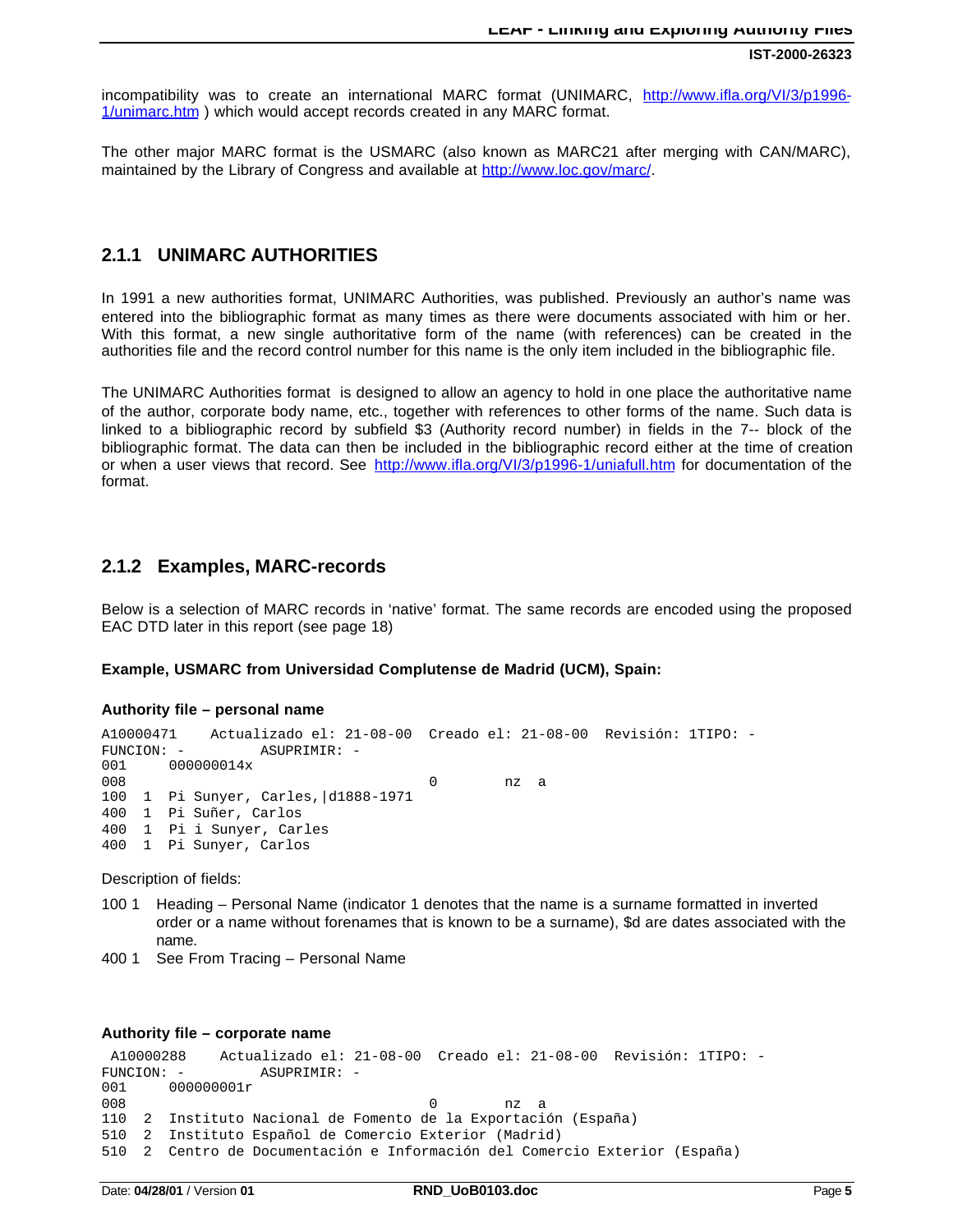**IST-2000-26323**

663 |iVéase además

Description of fields:

- 110 2 Heading Corporate Name (indicator 2 denotes that the name is in direct order).
- 510 2 See Also From Tracing Corporate Name. Is used in an established heading or established heading and subdivision record to trace a see also from reference from a corporate name to a related established heading.
- 663 Reserved for local use

Both the examples are simple, containing little other information besides the name of the entry and other or related name forms.

### **2.1.3 Examples, UNIMARC Authorities**

#### **Example, UNIMARC Authorities from Biblioteca Nacional (BN), Portugal):**

Authority file – corporate body

```
001:1
005:19980922162000.0
100: ^a19890804apora0103 ba
152: ^aRPC
210:01^aBraga.^bBispo,^c1932-1963 (Ant-onio Bento Martins J-unior)
305:0 ^aAs obras deste autor encontram-se sob os seguintes cabe-calhos de acordo com o
exerc-icio do cargo eclesi-astico ou n-ao:^bBraga. Bispo, 1932-1963(Ant-onio Bento
Martins J-unior); ^bMartins J-unior, Ant-onio Bento, 1881-1963
500: 1^aMartins J-unior,^bAnt-onio Bento,^f1881-1963
801: 0^aPT^bBN^c19890804<br>810: ^aGr. Enc. Port. B
     ^aGr. Enc. Port. Bras.
830: ^9PT^aReligioso
```
Short description of fields:

- 001 record identifier
- 005 version identifier
- 100 general processing data
- 152 rules
- 210 heading, corporate name
- 305 textual see also
- 500 see also reference tracing personal name
- 801 originating source
- 810 source data found
- 830 general cataloguers note

#### And a corresponding file for the personal name

```
001:2005:20010209113700.0
100: ^a19890804apora0103 ba
152: ^aRPC
200: 1^aMartins J-unior,^bAnt-onio Bento,^f1881-1963
305:0 ^aObras deste autor encontram-se sob os seguintes cabe-calhos conforme desempenho
ou n-ao do cargo eclesi-astico:^bBraga. Bispo, 1932-1963(Ant-onio Bento Martins J-
unior);^bMartins J-unior, Ant-onio Bento, 1881-1963.
510:01^aBraga.^bBispo,^c1932-1963 (Ant-onio Bento Martins J-unior)
801: 0^aPT^bBN^c19890804<br>810: ^aGrd. Enc. Port.
     ^aGrd. Enc. Port. Bras.
830: ^9PT^aAutor de pastorais. Colab. de jornais e revistas
```
Short description of fields:

Same as above, except:

200 heading, personal name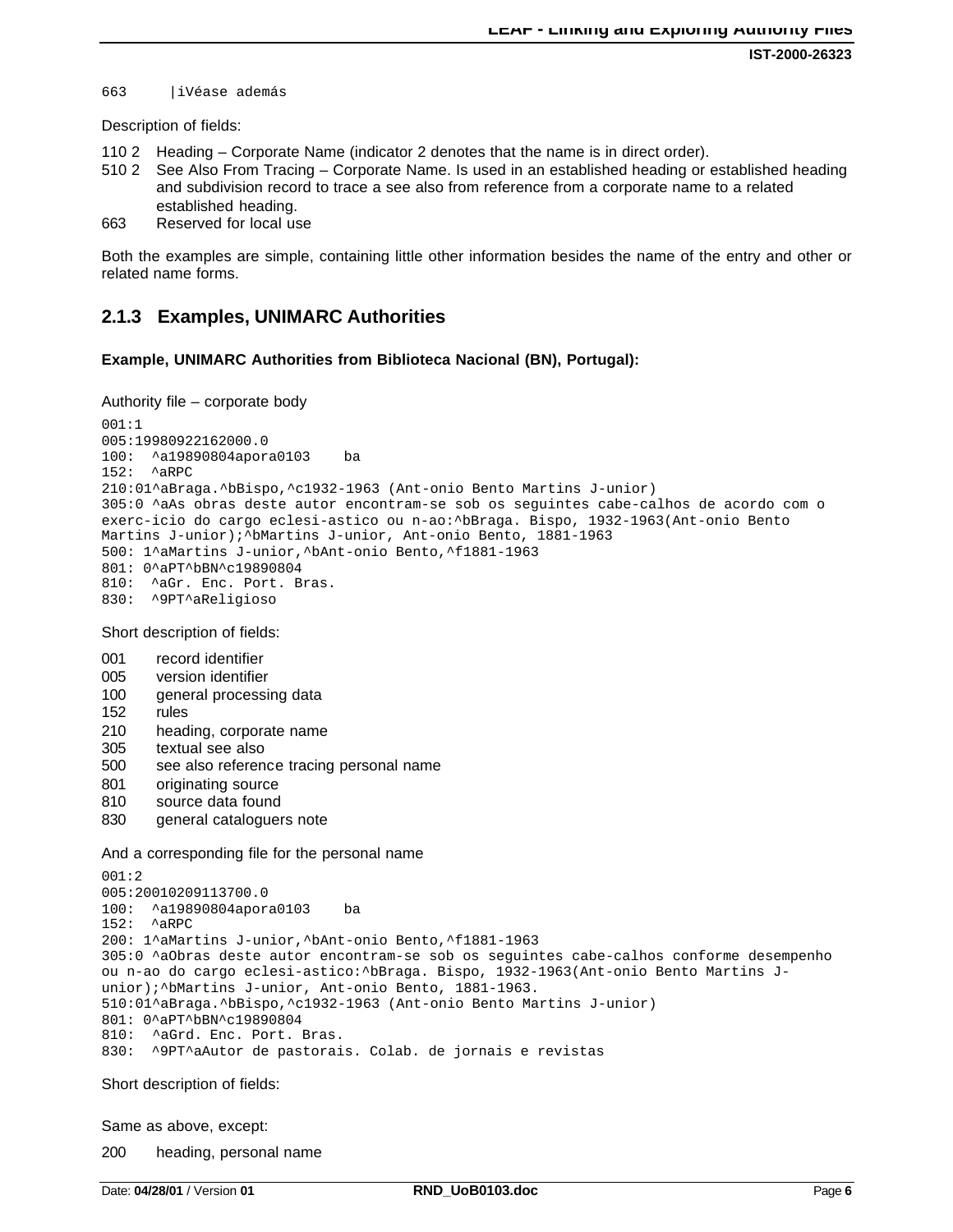**IST-2000-26323**

510 see also reference tracing corporate name

### **2.1.4 Conversion tools for MARC formats**

For both USMARC and UNIMARC, there have been several projects attempting to create a standard DTD to support the conversion of catalogue data from the MARC families of formats (and back) without the loss of data. The following are of notable interest.

#### **MARC DTD Project**

On http://lcweb.loc.gov/marc/marcdtd/marcdtdback.html there is an introduction to the MARC DTD project. Two PERL programs which convert from MARC to MARC DTD and back have been developed. See http://lcweb.loc.gov/marc/marcsgml.html. The MARC-to-MARC DTD program is supposed to take different MARC versions, like USMARC, UNIMARC, etc., as input. It incorporates MARC data elements from five different separate formats into two DTDs: A DTD for the *USMARC Format for Bibliographical Data* includes additional elements from the *USMARC Format for Community Information* and the *USMARC Format for Holdings Data* to permit the creation of three record types within the framework of a single DTD. Similarly, a second DTD for the *USMARC Format for Authority Data* includes additional data elements from the *USMARC Format for Classification Data* to permit the creation of authority and classification records within a single 'authority' DTD.

The output file will be well-formed, but not necessarily valid XML. The names chosen for the elements (i.e. the XML tags) in the MARC DTD are number-based, derived from the variable field tags and subfield codes in the MARC formats themselves, often resulting in a hard to read and large file.

#### **Medlane XMLMARC**

Medlane XMLMARC provides an alternative to convert a MARC record to an XML document. The record format should be USMARC, Medlane have not experimented with other formats. Users can design a DTD file and specify any mapping that suits their need.

The Medlane XMLMARC software consists of two components: Client and Server. The Client program provides a graphical user interface and interaction with the server, while the Server program is responsible for converting a MARC record to an XML document according to the users' specifications.

The conversion tool supports USMARC only, uses a special designed DTD that is a subset of the MARC format and is available as freeware licence under GNU. See the project's official homepage http://xmlmarc.stanford.edu/ for more information.

#### **BiblioML**

The BiblioML project has published XML DTDs that defines the structures for bibliographic and authorities records based on the UNIMARC bibliographic and authorities formats. The conversion is accomplished in two steps; first the records are scanned and converted to a simple XML syntax by a Java-program, then the XML records are converted to BiblioML or AuthoritiesML, using XSLT.

The conversion tool supports UNIMARC, and requires Java 2 environment and Saxon v.5.3.1 or later for the stylesheet conversion. See the project's official home page http://www.culture.fr/BiblioML/en/index.html for more information.

#### **MARC.pm – MARC::XML module**

The MARC::XML module is a part of the MARC.pm PERL 5 module for reading, manipulating, outputting and converting bibliographic records in the MARC format. The MARC::XML program can output both single and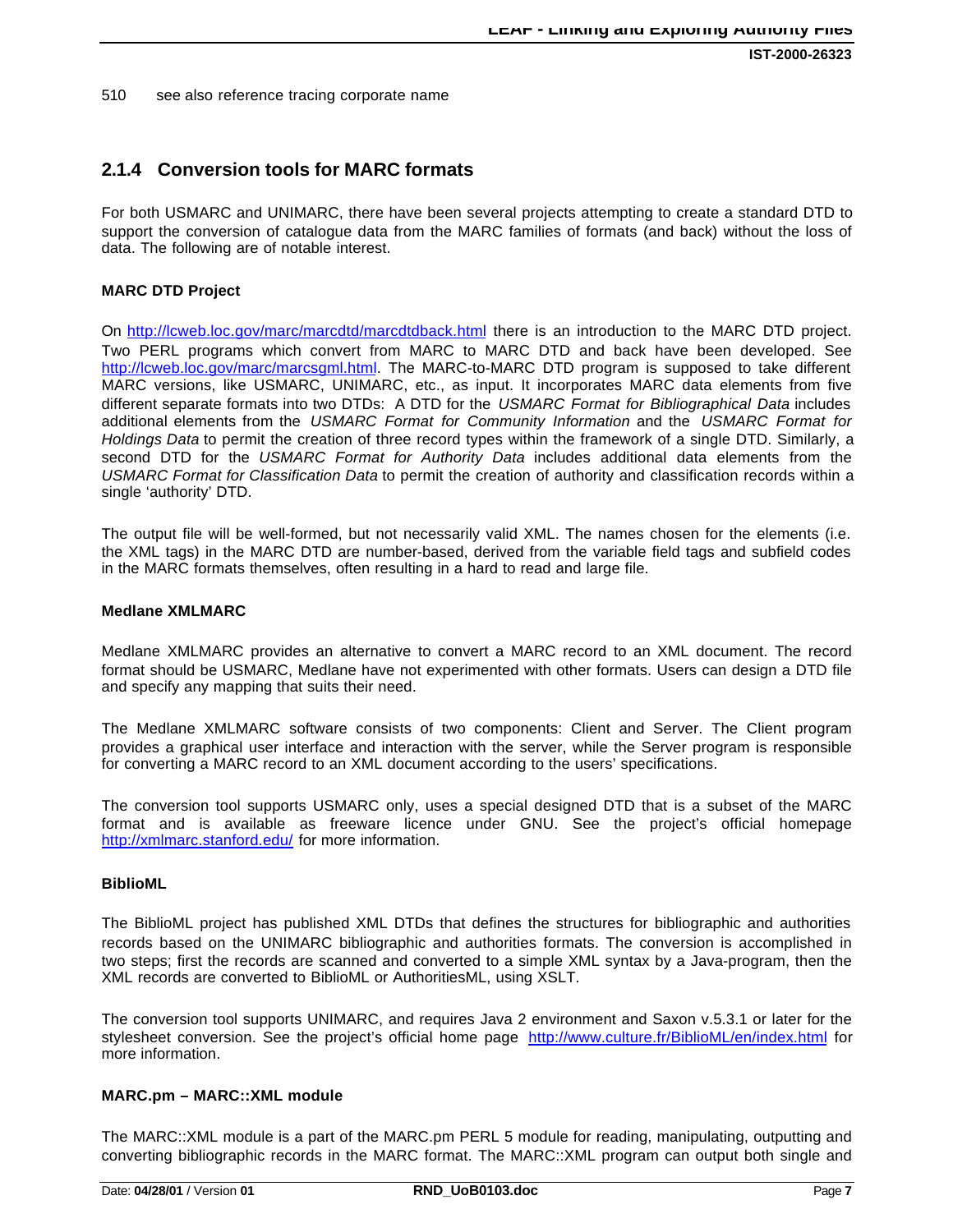batches of MARC records, where the number of records in a batch is determined by the memory capacity of the hardware. The conversion tool supports USMARC only and requires PERL 5.004 or later. See the offical homepage http://marcpm.sourceforge.net/ for more information.

## **2.2 EAD**

The Encoded Archival Description (EAD) DTD is a standard for encoding archival finding aids using SGML/XML. The standard is maintained by the Network Development and MARC Standards Office at the Library of Congress(LC) in partnership with the Society of American Archivists. The current version is 1.0 which has been available since 1998. An upgrade is in progress. See http://www.loc.gov/ead/ for the official home page.

In MALVINE, EAD was also used to encode authority files from some of the data providers, like the SBB [Bruvik99]. Some archives propably do this too to a certain extent, since the authority information then is included in the biographical records. When the personal name authority files consist mainly of a series of biographical records, all information will fit into the element <br/>biohist> in EAD. The series of <br/>biohist> elements might be encoded inside the <archdesc> like this, without any component <c> element:

<ead>

<bioghist>

 <eadheader> ... <archdesc>

> </bioghist> </archdesc>

</ead>

This is valid encoding in EAD, and it will emphasize that this is not a catalogue of a collection, but an encoding of biographical information.

Several other projects and standards are related to EAD, like the MUS-EAD. This is a project of the Museum Computer Network (MCN) Special Interest Group to test implementation of the EAD DTD in a museum environment. It is designed to test whether the EAD DTD, which was designed primarily for archival inventories and registers, is truly applicable to the many types of collections held in museums. The goal is to encourage as many museums as possible to encode at least one of their collection guides in EAD and to provide feedback to the MCN, which will report the group's findings to the EAD developers and to the Society of American Archivists EAD Working Group. See the projects home page http://www.mcn.edu/standards/mus-ead.html for more information.

## **2.3 TEI**

The Text Encoding Initiative (TEI) has made comprehensive guidelines on how to encode text mainly for scholarly purposes, but also for the language industries more generally. TEI covers a broad range of texts and is well documented [TEI 1999]. See http://www.tei-c.org/ for the official home page. The current version is P3, but there is ongoing work to improve and extend TEI. Based on TEI guidelines it is possible to make different DTDs to cover a wide range of purposes.

As TEI is intended for the texts and archival material itself, it does not contain a wide series of elements for archival description and context.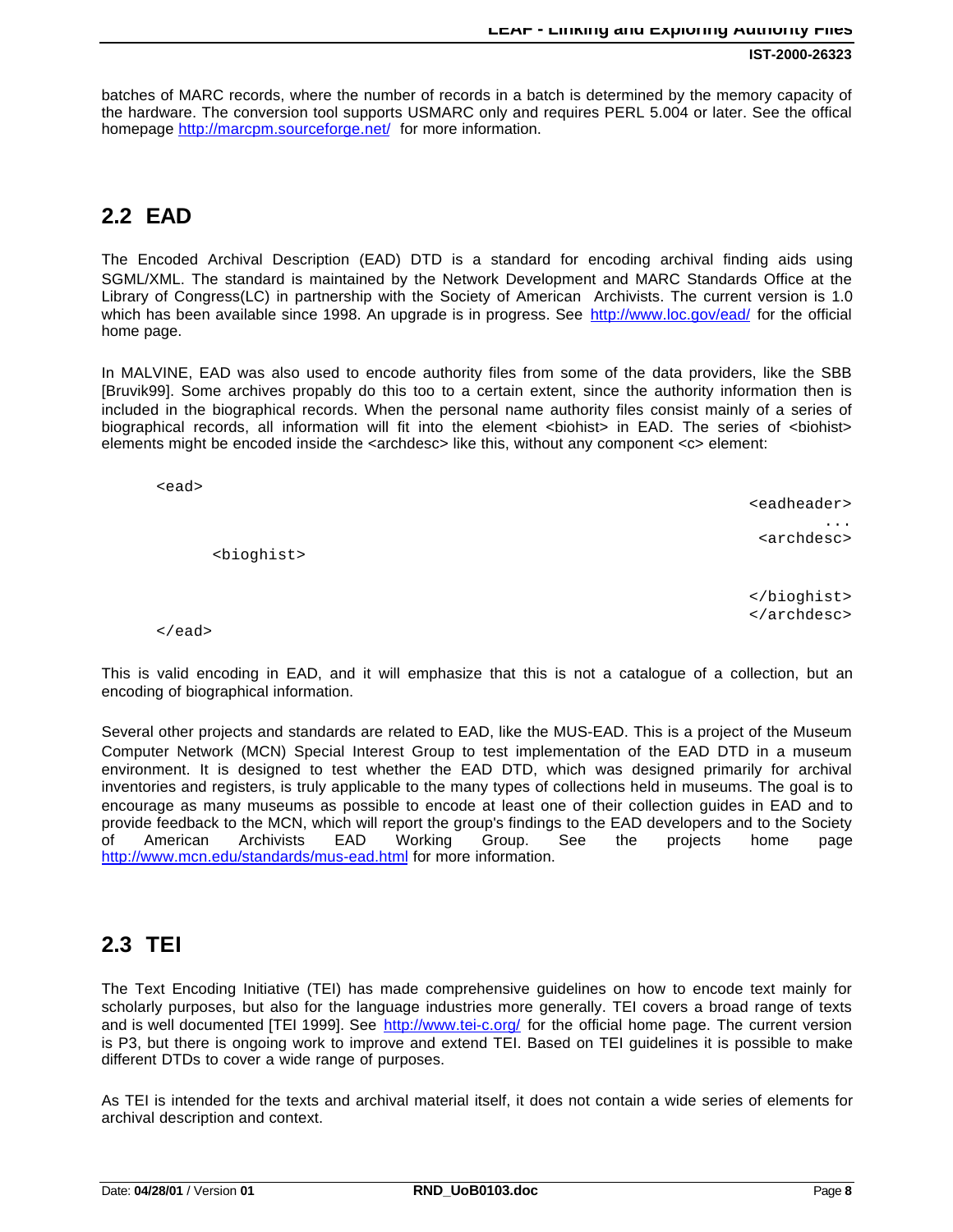## **2.4 CIMI**

The Consortium for the Computer Interchange of Museums Information, CIMI, has developed the CIMI DTD for use in this part of the cultural heritage community. Version 4.0 of the CIMI DTD is basically a subset of TEI, with some new features to make it easier to produce exhibition catalogues and exhibit wall texts. The CIMI DTD was developed as part of the project CHIO (Cultural Heritage Information Online). According to [Light97], the CIMI DTD is not used in any other project. The current version of it, v.4.0, is not compatible with the CIMI profile for Z39.50 or Dublin Core. There are suggestions from 1997 to make a version 5.0, but this work appears not to have been continued. The development of the CIMI DTD seems to have stopped and the use of it is limited.

On behalf of the international museum community, CIMI has also been contributing to the Museum Documentation Association's (MDA) development of a DTD for SPECTRUM, MDA's international museum standard for describing objects, a well-known standard widely used in the museum world. CIMI will aim to ensure that the resulting XML standard is tested within the international user community and lead an XML-DTD testbed. See the home page http://www.cimi.org/wg/xml\_spectrum/xml\_testbed\_desc.html for more information on this project.

## **2.5 ISAAR(CPF)**

ISAAR(CPF) is an international standard for archival authority records for corporate bodies, persons and families. It is developed and maintained by the International Council on Archives, see http://www.ica.org/ for home page and a complete description.

The standard consists of a set of numbered information elements which may be used to control the creation and use of access points in descriptive records and/or to describe a corporate body, person, or family as units within an archival descriptive system, and it determines the types of information that could be included in an archival authority record. In contrast to MARC, EAD, etc, the ISAAR(CPF) is not an encoding scheme, but rather a description and set of rules of good archival practice.

## **2.6 Conclusion**

MARC/UNIMARC Authorities are the only excisting standards for authorities information. These are designed for the exchange of information in the libraries, and are not suited for archival description. The tools for conversion to XML are not very robust.

Other standards, like the EAD, are designed for description of archival content, and not archival context, i.e. information about the creators.

# **3 Current work and projects**

This section contains a description of related work done internationally in the libraries, the archives and the museums sector and the work done in relevant projects, like AUTHOR, ONE-2, COVAX, FRANAR, INDECS and MACS.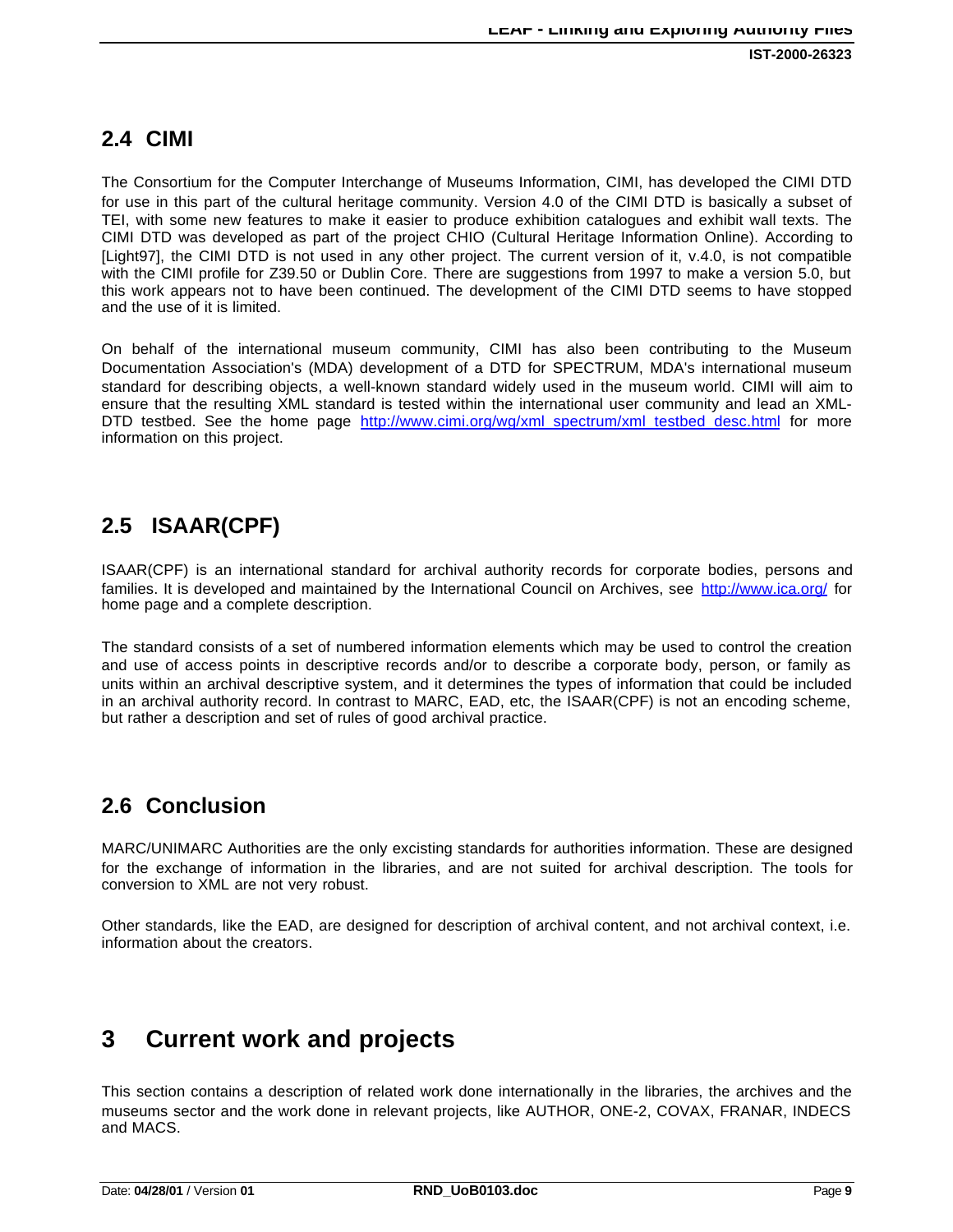There are several ongoing or completed projects that are related to the use of authority files or information in archives and libraries. Note that only one of these explicit works on authority files, while the common factor for the other ones is the attempt to bring together different collections of related information or materials, often by the use of XML.

### **3.1 AUTHOR**

The European Project AUTHOR, running from 1995-97, was the first real attempt to bring together 5 national libraries (Belguim, France, Portugal, Spain and the United Kingdom), each responsible for authority files with different rules, formats and languages. National records in various formats were mapped into UNIMARC formatted records and then exchanged using a program called 'UseMARCON'. Each of the partners created a sample set of authority records to test. The samples allowed comparison of some of the same authority records from the different dataprovoders, including all records for headings starting with O and T, records for persons with name Martin, Smith and Garcia, and some international corporate bodies. A final report on the project is available on http://www.bl.uk/gabriel/cobra/author.pdf.

This is the only project that actually has tried to share authority files across different national libraries. Since the tests were done on a small and limited amount of data, all of them within the MARC-family of formats, the results has little implication on the LEAF data format, that should cover a wider selection of local formats. The UseMARCON software could be of interest, but does not seem to have been used extensively after the closing of the project.

### **3.2 ONE-2**

The ONE-2 extends the results of the preceding libraries project OPAC Network in Europe (ONE) by integrating additional library services and involving new application areas. The previous ONE project brought together several major European bibliographic institutions and libraries in implementing common software tools, profiles and service agreements for Z39.50 and On-line Public Access Catalogues (OPAC). The partners in the project will extend their Z39.50 based Search and Retrieval services to integrate other related functions, such as item ordering, inter library lending, copy cataloguing and update and electronic document delivery. There will also be a focus on searching across domains and the emerging use of Z39.50 and XML. The project started in 1999 and there is a submitted report on using XSLT for MARC record to XML conversion on the official home page http://www.one-2.org/.

## **3.3 COVAX**

The pupose of COVAX (Contemporary Culture and Virtual Archives in XML) is to analyse and draw up the technical solutions required to provide access through the Internet to homogeneously encoded document descriptions of archive, library and museum collections based on the application of SGML/XML. The project will demonstrate its feasibility through a prototype containing a meaningful sample of all different types of documents to build a global system for search and retrieval. It is based on the assumption that in libraries, archives and museums an enormous number of descriptions could be made available over the Internet by converting existing records or by creating new ones to specific SGML/XML DTDs.

COVAX intends to combine document descriptions from libraries, museums and archives with digitised surrogates of their materials, in order to build a global system for search and retrieval. It will allow the widely distributed primary documents from these institutions to be accessed regardless of their location. The basic operational core is the application of SGML/XML and the various DTDs currently being defined in libraries (MARC DTD), archives (EAD) and museums (MUS-EAD), as well as the DTD defined by the Text Encoding Initiative (TEI) for the mark-up of electronic versions of cultural texts. The use of SGML/XML will enable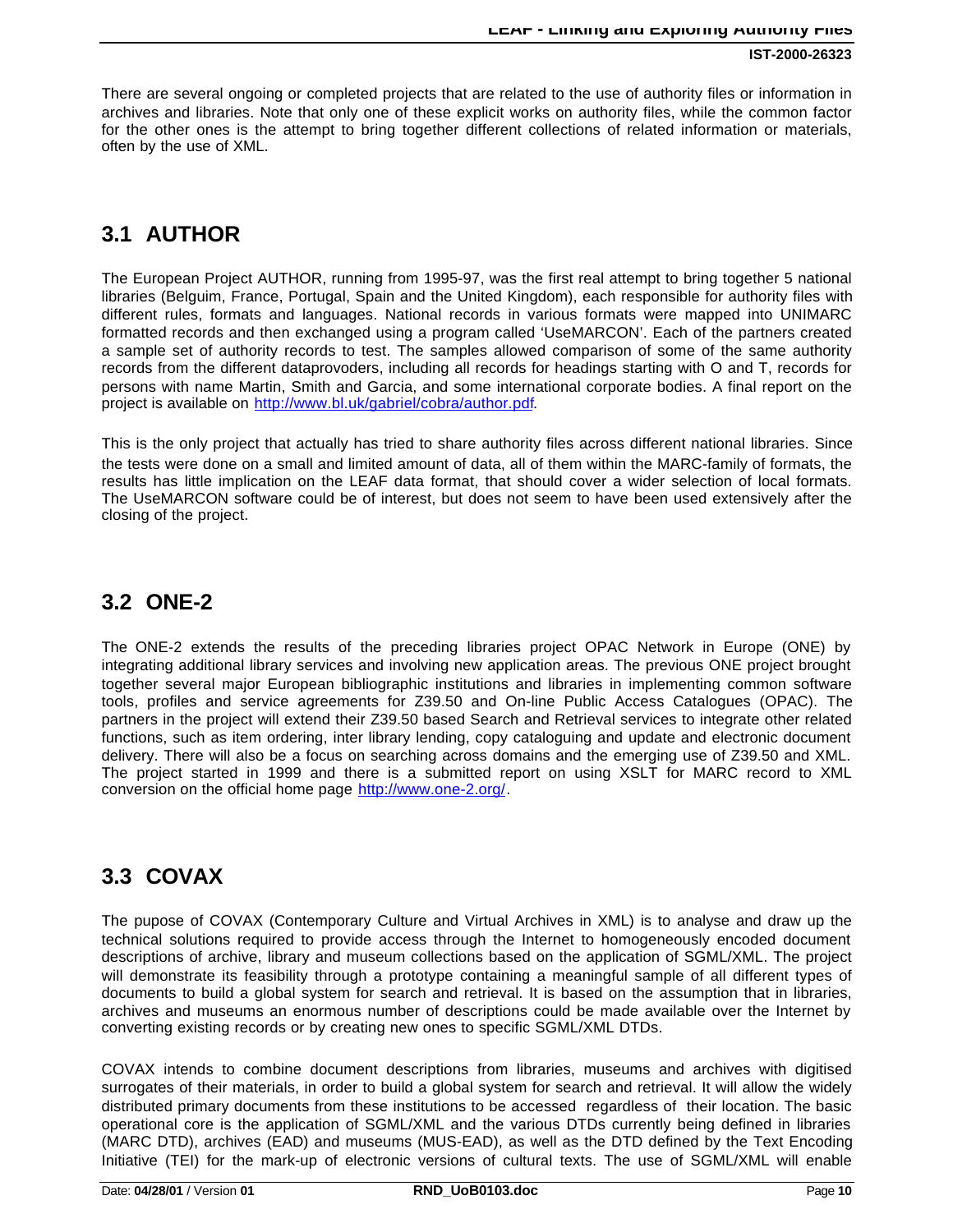standardization, interoperability and interconnectivity between libraries, archives and museums in the processes of handling, browsing, searching and retrieval of all kinds of descriptions and documents.

The project started 01.01.00, runs for 24 months, and at the current stage there is a public report delivered on available software (editors, parsers, browsers) of interest to the COVAX project on the official homepage http://www.covax.org

## **3.4 FRANAR**

As a follow-up to the IFLA Working Group on Minimal Level Authority Records and the ISADN, which had completed its task in 1998, the FRANAR (Functional Requirements And Numbering of Authority Records) working group was created in June 1999 under the auspices of the Division of Bibliographic Control and the IFLA UBCIM Programme. The Working Group comprises ten members representing various interests and institutions.

The working areas of the group are to define functional requirements of authority records, to study the feasibility of an International Standard Authority Data Number (ISADN and to to serve as the official IFLA liaison to, and work with, other interested groups concerning authority files.

Information about the initative is available at the official home page http://www.ala.org/alcts/alcts\_news/v10n1/gateway.html

## **3.5 INDECS**

The Indecs (Interoperability of Data in E-Commerce Systems) project is an international initiative of rights owners creating metadata standards for e-commerce. Indecs was designed as a fast track, infrastrukture project aimed at finding practical solutions to interoperability affecting all types of right-holders in a network, e-commerce environment. The project focussed on the practical interoperability of digital content identification systems and related rights metadata within multimedia e-commerce. It was an international effort intended to generate a formal structure for describing and uniquely identifying intellectual property (IP), the people and businesses involved in trading IP on the Internet, and the agreements people make about those online sales.

A generic metadata model is the foundation work of Indecs. The model is best described as a data model with a formal structure for describing and uniquely identifying intellectual property. The basis of the model is the assumption that it is possible to produce generic systems to handle all creation types. The project was completed in March 2000 and a public summary report is available at the project home page http://www.indecs.org.

## **3.6 MACS**

The MACS (Multilingual Access to Subjects) project's goal is to develop a management system to join various European Subject Heading Languages (thesauri) into one, virtual search space. The MACS Project is related to work in the Cobra+ Project (**CO**mputerised **B**ibliographic **R**ecord **A**ctions, homepage http://www.bl.uk/gabriel/cobra/finrap3.html).

A key issue of the project is to maintain the independence of the various contributing Subject Heading Languages. In order to achieve this, there is established a *federated SHL/thesaurus management system*. It does not physically or logically combine the contributing SHLs into one merged, consolidated system.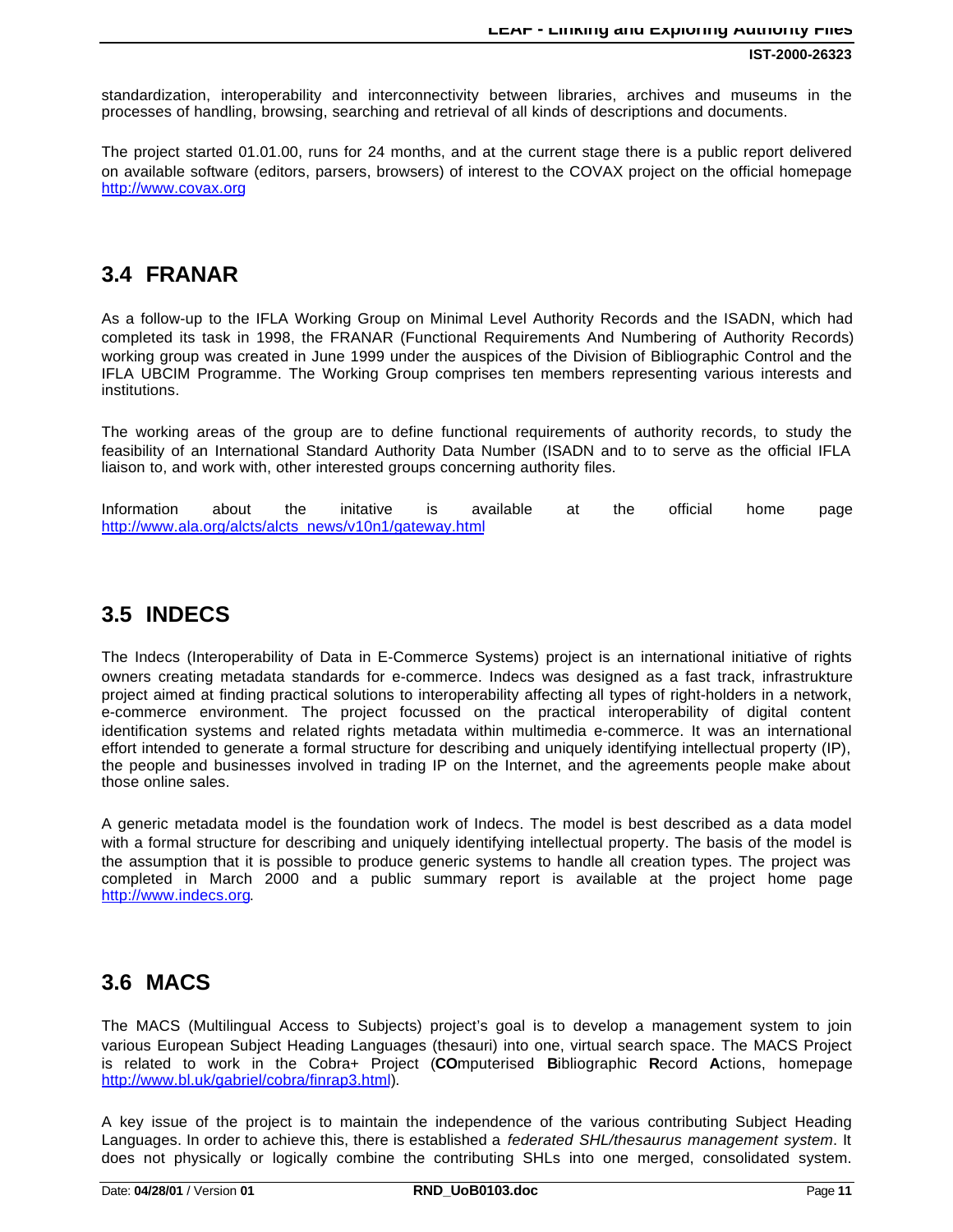Instead, it acknowledges the independence of the contributing SHLs and uses explicit links between them which are maintained outside of the SHL data bases. The maintenance of the Link Database is decentralized and done by the participating partners in a federated organization. A prototype which contains a small subset of data from the indexing languages and libraries, has been developed for testing. The project's official home page is http://infolab.kub.nl/prj/macs/

## **3.7 Conclusion**

Except for the AUTHOR project, little work has been done to explore the exchange of authority files in archives and national libraries. This confirms the statement in the LEAF technical annex, saying that 'there is no commonly accepted model for authority data in Europe' and no possibilities for the users to search across different holders of such data, although some parallell problems are discussed in working groups like FRANAR.

# **4 XML DTD or Schema?**

### **4.1 XML Schema**

With the approval in May 2001 of the XML Schema as a W3C Recommendation (see www.w3.org), it is necessary to take into account the future use of this specification as a data format. The XML Schema language is intended to supplement the basic DTD mechanism included in XML version 1.0 with a much more rigorous framework for declaring the structure and contents of XML documents. Besides basic elements and attribute relationship facilities built into XML 1.0, schemas allow application writers to enforce specific datatype restrictions on their documents' contents. It also provides support for the construction of user-defined complex datatypes, data ranges, and masks.

The XML Document Type Definitions are a part of the XML 1.0 W3C Recommendation Feb-98, used to define constraints on the logical structure of the XML document. XML documents are usually validated against an associated DTD.

By definition an XML document is *valid* if it has an associated document type definition and if the document complies with the constraints expressed in it. XML schemas work in the same way as a DTD by providing the constraints by which the document is validated against. There is still a difference, since a schema allows us to test for two kinds of validity; the validity of the content models and the validity of the specific units of data. Content model validity tests whether the order and nesting of tags is correct, similar to a DTD, while datatype validity is the ability to test whether specific units of information are of the correct type and fall within the specified legal values. If we look at the differences between a DTD and a Schema, this datatyping is a major improvement in Schema for certain purposes.

### **4.1.1 Improvements in XML Schema**

The main distinctions between DTDs and Schema are:

#### **XML-syntax**

XML Schema documents are XML documents. This means that they use elements and attributes to express the semantics of the schema and that they can be edited and processed with the same tools that you use to process other XML documents. Based on XML syntax, a Schema can also easily be rewritten to a more or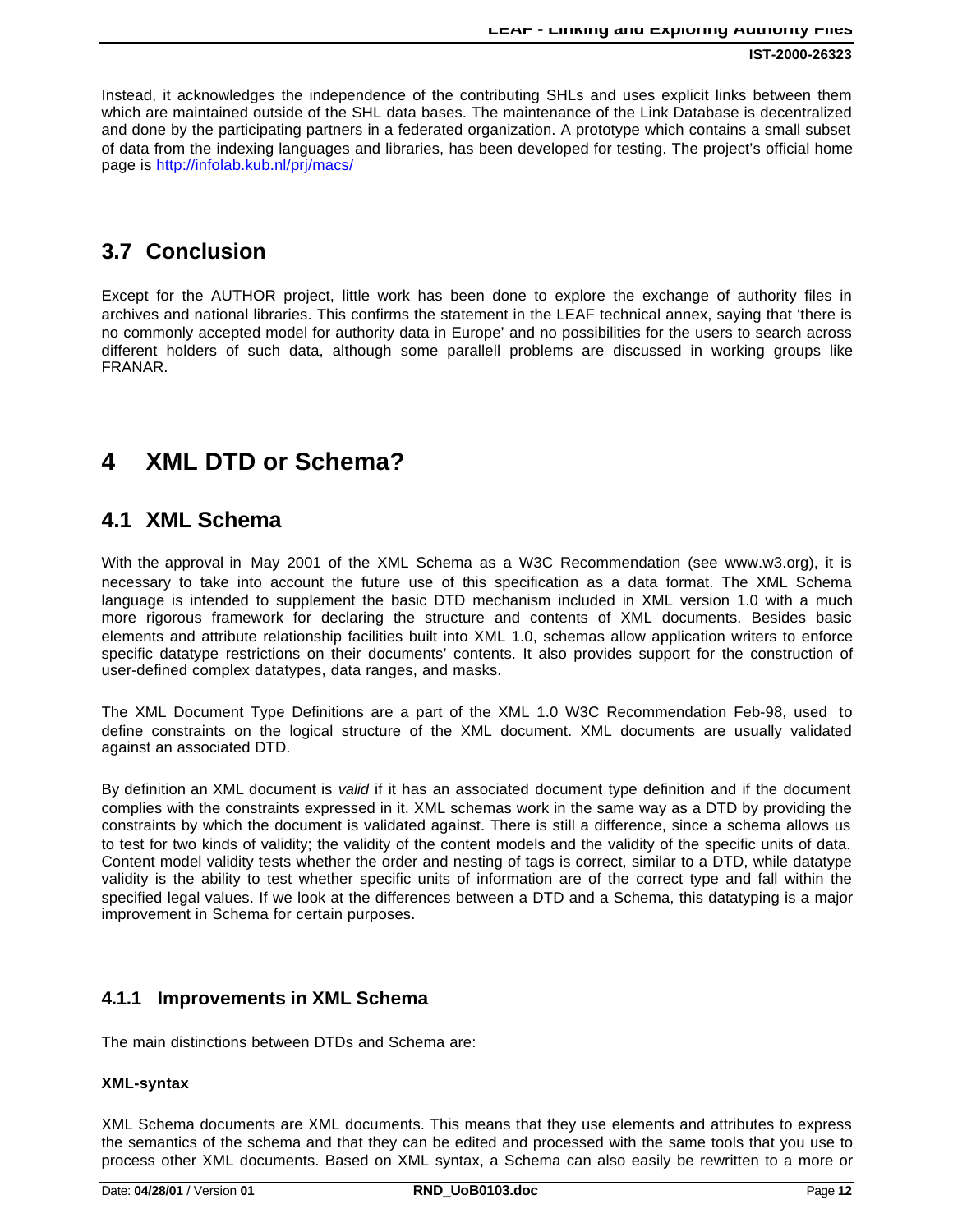less formal structure, elements can be added or removed and all this can be done by XSLT. The XML syntax also gives a higher degree of human readability to Schema, compared to DTDs.

#### **Datatypes**

In XML Schema there is a basic difference between complex types which allow elements in their content and may carry attributes, and simple types which cannot have element content and cannot carry attributes, but contain numbers, strings, dates, etc. Attributes always have simple types. There is also a major distinction between definitions that create new types (both simple and complex) and declarations which enable elements and attributes with specific names and types (both simple and complex) to appear in documents instances.

The simple types are predefined in a similar way to programming languages and can be further constrained through the application of one or more facets. The following table shows some examples of the simple types and a selection of applicable facets (see http://www.w3.org/TR/xmlschema-0/, Appendix 3 for a complete list):

| Simple types | Facets |           |           |         |             |
|--------------|--------|-----------|-----------|---------|-------------|
|              | length | minlength | maxlength | pattern | enumeration |
| string       |        |           |           |         |             |
| integer      |        |           |           |         |             |
| boolean      |        |           |           |         |             |
| language     |        |           |           |         |             |
| <b>IDREF</b> |        |           |           |         |             |
|              |        |           |           |         |             |

#### **Table 1: Schema Datatypes**

Derived simple types and complex types can be constructed from the list of simple types, allowing an almost unlimited degree of constraining the data.

#### **Support for regular expressions**

Schema allows you to specify a *pattern* on elements and attributes which uses the familiar *regular expression* syntax to describe the sorts of things that are allowed in a given field. To specify an element with a pattern, for example, you would create a new type based on an existing type and define the pattern like this:

```
<simpleType name="PostalCode" base="string">
       \epsilon <pattern value="\d{4}" />
</simpleType>
```
This pattern would define a four-digit postal code, as used in Norway.

#### **Use of XML namespaces**

Namespaces have two functions in XML

1. To distinguish between elements and attributes from different XML applications that share the same name.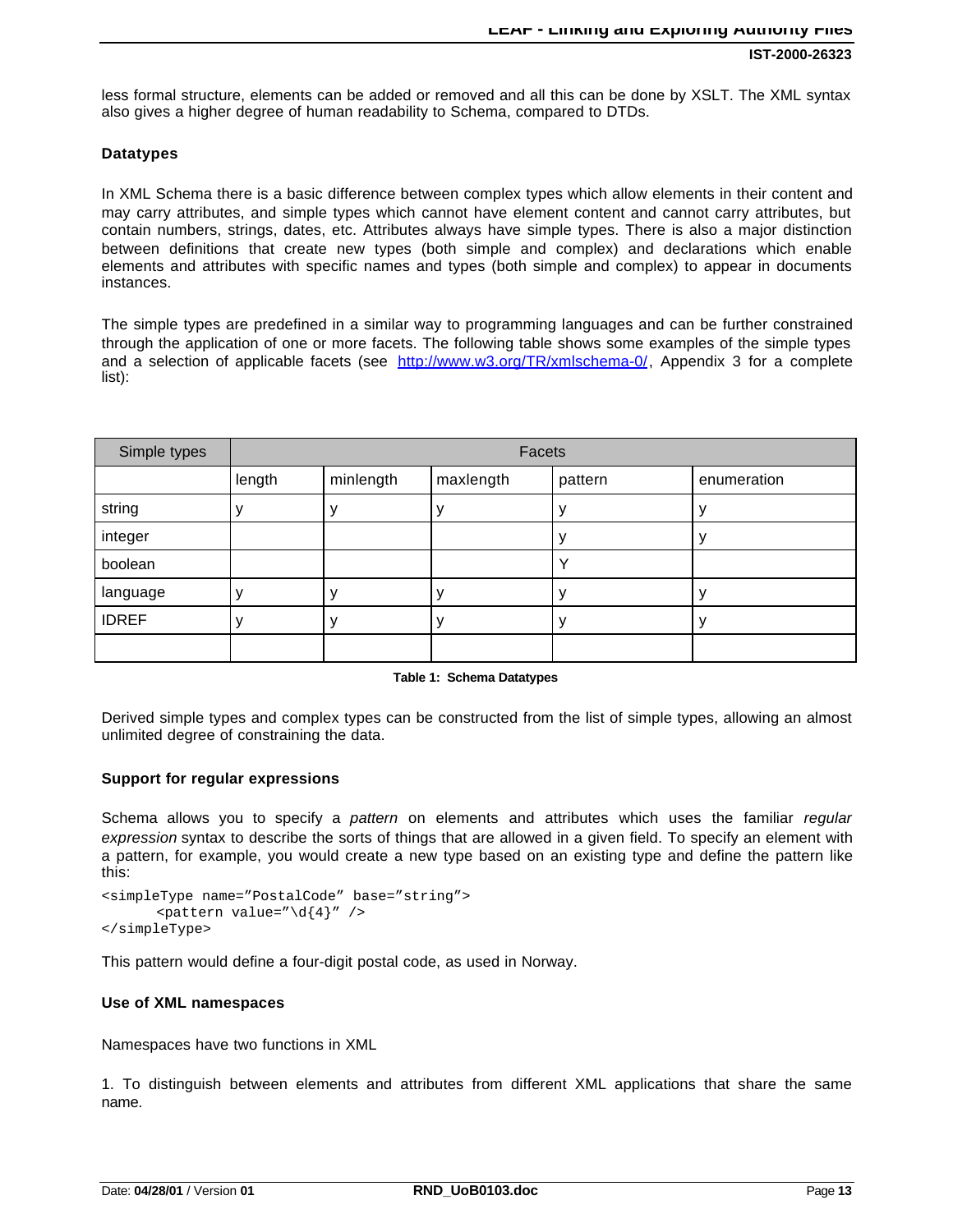**IST-2000-26323**

2. To group all related elements and attributes from a single XML application together so software can recognize them easily.

Namespaces are implemented in XML by attaching a prefix to each element and attribute. Each prefix is mapped to a URI. Schema itself is connected to a required nemespace which is always defined in the header of any Schema:

<xsd:schema xmlns:xsd="http://www.w3.org/2001/XMLSchema">

## **4.2 Why still use a DTD?**

### **4.2.1 General arguments**

Since XML Schema uses XML syntax, it parses with ordinary XML parsers, but there is a lack of reliable software and problems with existing Schema validators as they are still only beta versions (pr. 08.08.01). An example is the Xerces validator (http://xml.apache.org/xerces-c/schema.html), which only implements a subset of the XML Schema Recommendation. The target is to implement all the features of the current XML Schema Recommendation before the end of this year. This date is still tentative and subject to change.

Every DTD can at a later stage be converted to a Schema specification. Software that performs the first stage of this process exists, and it is expected that these will offer a more detailed conversion. Any DTD can be converted to a Schema specification at the same level of constraint, but further refinement requires more accurate knowledge of the data in the model and is likely to be done manually.

EAC (and other complex DTDs like EAD, DocBook and TEI) make extensive use of such parameter entities in their designs. Parameter entities do not map directly into Schema structures, and thus to accomplish the same or similar semantic and structural objectives in Schema requires some rethinking and "re-engineering". For large structures, like EAD, this will require a major effort.

On http://www.w3.org/2000/04/schema\_hack/ there is a free conversion tool from simple DTDs to XML Schema. The tool is written as a Perl script, and although it does not reflect the last changes in the recommendation (it is based on the previous, 20000407 version, of XML Schema), it still works for a first stage conversion.

The script dtd2xsd.pl takes a DTD and does a simple conversion to a schema, where the local namespace by default is named 't' and set to http://www.w3.org/namespace/ in the header.

If we look at the date-element in the proposed EAC DTD:

```
<!ELEMENT date
   (%later; | altdate)*
>
<!ATTLIST date
       type (begin | end | active | begin-end) #IMPLIED
       form (single | rangeclosed | rangeopen) #IMPLIED
 era CDATA "ce"
       calendar CDATA "gregorian"
 normal CDATA #IMPLIED
```
>

Note the parameter entity:

```
<!ENTITY % later
      '#PCDATA'
```

```
>
```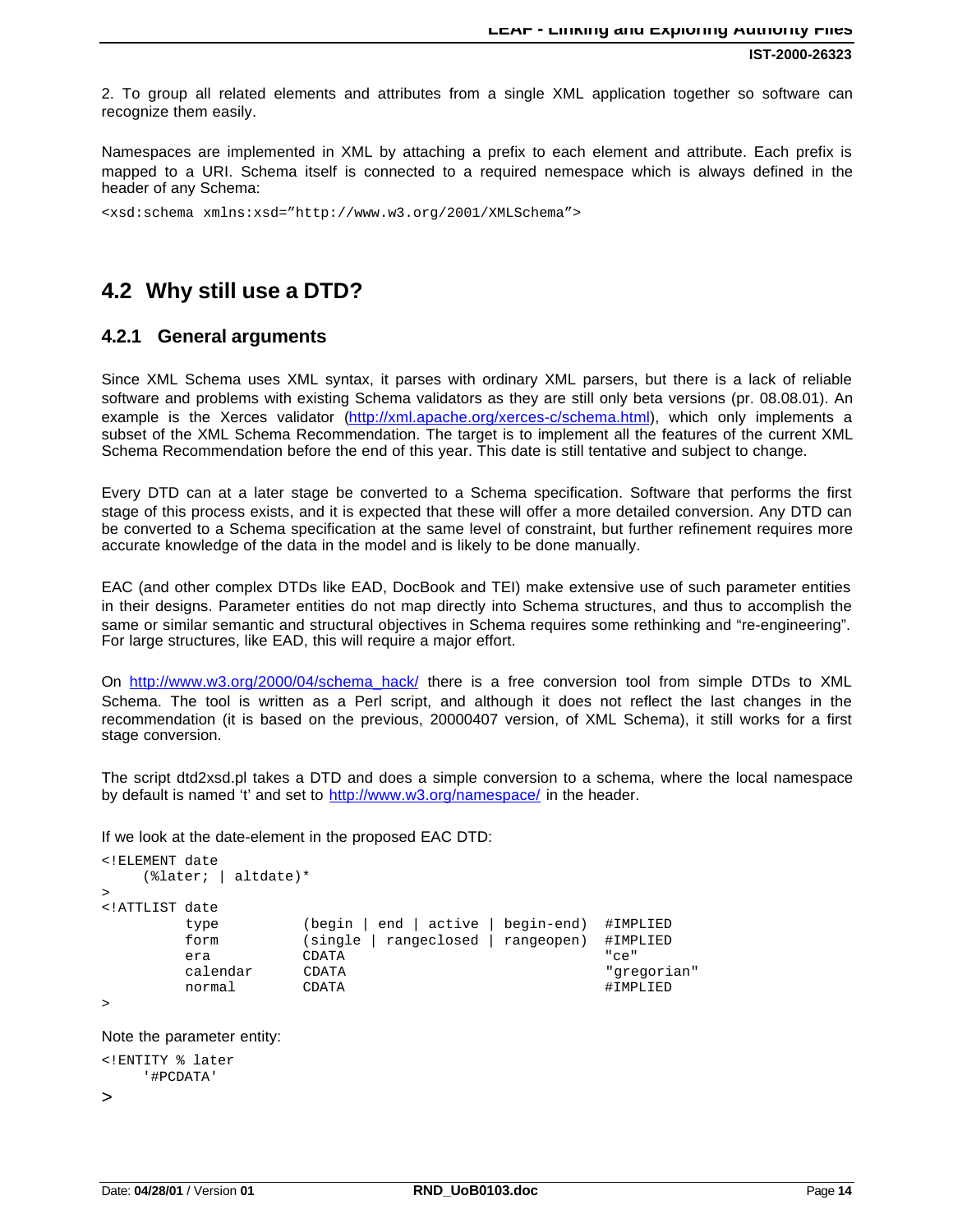**IST-2000-26323**

The conversion tool uses the XML Schema elements from the XML Schema namespace (http://www.w3.org/2001/XMLSchema) and the converted part of this section, after being processed by the dtd2xsd.pl script, is:

```
<element name='date'>
  <complexType mixed='true'>
   <sequence minOccurs='0' maxOccurs='unbounded'>
    <element ref='t:altdate'/>
    </sequence>
    <attribute name='type' use='optional'>
    <simpleType>
     <restriction base='string'>
       <enumeration value='begin'/>
       <enumeration value='end'/>
       <enumeration value='active'/>
       <enumeration value='begin-end'/>
      </restriction>
    </simpleType>
    </attribute>
    <attribute name='form' use='optional'>
    <simpleType>
      <restriction base='string'>
       <enumeration value='single'/>
       <enumeration value='rangeclosed'/>
      <enumeration value='rangeopen'/>
      </restriction>
    </simpleType>
    </attribute>
    <attribute name='era' type='string' use='default' value='ce'/>
    <attribute name='calendar' type='string' use='default' value='gregorian'/>
    <attribute name='normal' type='string' use='optional'/>
  </complexType>
  </element>
```
Note that the conversion tool does not handle the use of parameter entities and that this entity is lost in the conversion, while the altdate element is kept with its attributes.

After this first stage in the conversion, XML files that were valid according to the initial DTD will still be valid according to the Schema. The data types can now be modified to draw full value of the possibilities provided by Schema, but, as a result of this, the content of the XML files may have to be corrected.

The whole date element could also be changed by using one or more of the simple types in Schema for time and dates, like timeDuration or recurringDuration. These are ISO 8601 formatted (recurring) time intervals and they have the maxInclusive, maxExclusive, minInclusive, minExclusive, duration, period, pattern and enumeration constraing facets.

### **4.3 Conclusion**

Looking at the scope and functionality that schemas will provide, they seem like a great improvement over DTDs. Certain kinds of applications, exchanging information between databases, for example, and ecommerce are certainly going to be made simpler and more interoperable by XML Schema.

Still, the primary virtue of DTDs today are that they are well understood and they do offer a good way to describe the structure of a document for exchange. It will take some time before XML Schema are as well understood and supported. Looking to the EAD working group, they have deferred making a decision concerning Schema until there is a major support for it as demonstrated by significant software developments and implementations, and there are clear benefits associated with having an EAD Schema.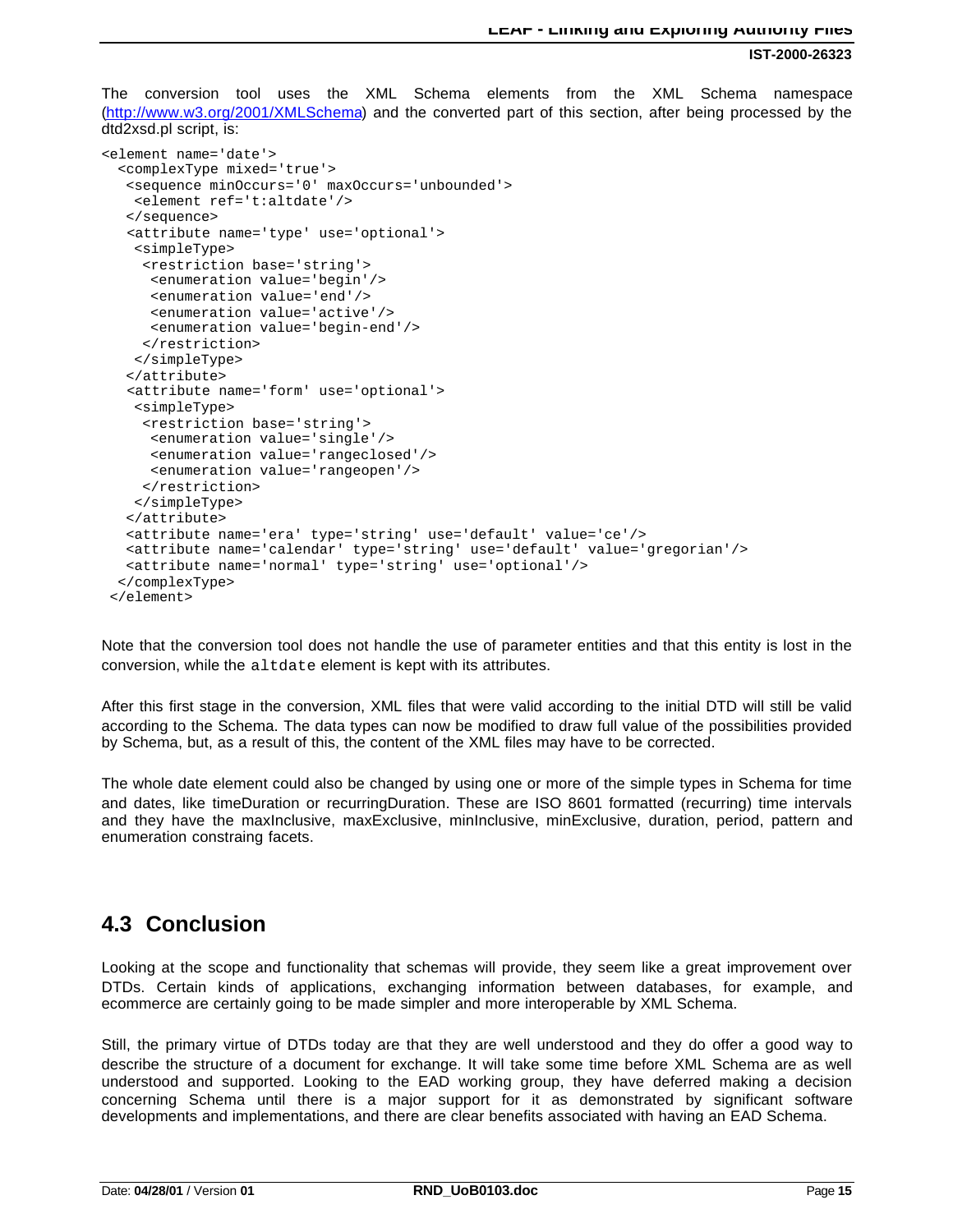When we also look at the big gaps and differences between the different data providers' formats, the use of a more specified and granular standard for data representation, like Schema, would make it even harder to find an accurate mapping against the LEAF metadata set. These arguments are all based on the assumption that the Schema will be more resticted than the result of the conversion shown above, assumed that the conversion can be done without loss, to make full use of the improvements in Schema. A proper use of Schema would also complicate the conversion process as the LEAF conversion tool would have to convert the local formats to a much more constrained common format.

The conclusion seems that a DTD still is the choice as data format for the LEAF system, and that use of Schema should occur at a later stage when it is properly supported by software.

# **5 The EAC (Encoded Archival Context) DTD**

It has for a while been recognized that there is a need for an archival standard for describing information about the creators of archival materials – individuals and families, organisations and corporate bodies. With the exceeding use of EAD to describe archival content, it has been suggested [Pitti99] that this standard should be extended with a new DTD for authority control and that this should be based on ICA's International Standard Archival Record for Corporate Bodies, Persons, and Families (ISAAR(CPF)). With financial support from the Delmas Foundation to the Research Library Group (RLG), there has been two meetings in 2001 to advance work on this standard, which has been named Encoded Archival Context (EAC). During this process, the LEAF project has been represented in the working group to ensure that the needs of LEAF are implemented in the standard. Special attention has been paid to ensure that the LEAF metadata set matches the EAC DTD.

At the current stage (July 2001), there is a test version of the DTD available at http://bembo.village.virginia.edu/eac.html, together with some examples of manually created records. There is also released a tag library, but no further documentation. XML/SGML DTDs are by nature hard to read and use of the test version requires familiarity with these standards.

The next stage in the development will consist in encoding a broad range of records and evaluating the functionality of the structure. An official alpha version is expected around September 2001.

### **5.1 Structure of the EAC**

The main structure of the EAC is a division at the top level into the two elements <eacheader> and <condesc> (see figure).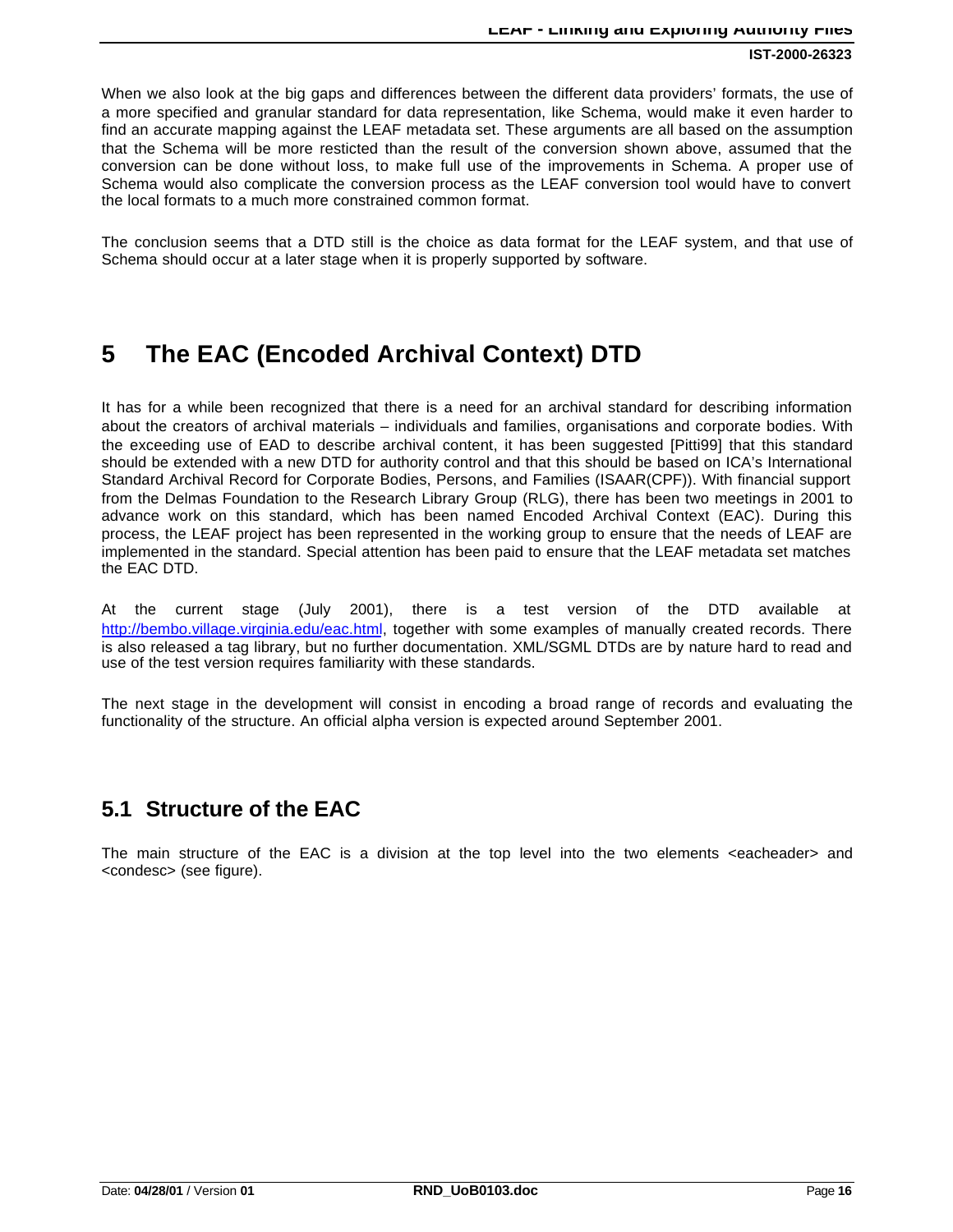

**Figure 1: Main structure of the EAC DTD**

The <eacheader>-element is used in a similar way as the header in EAD and TEI, and contains (meta) information for editorial control of the EAC-instance itself.

The <condesc>-element (contextual descriptions) contains the authority file and is divided into the following elements:

- <identity> : contains information required for unique identification of the instance, including authorized and other forms of name, dates and additional information.
- <eacrels> : references to related entities described in other EAC instances
- <resourcerels> : references to other archival materials, books, museum objects etc.
- <funactrels> : references to functions and activities held or maintained by the instance.
- <desc> : for controlled and/or prose description of the entity. It may contain highly formalized descriptions (e.g. sex, occupation, function) or relatively unstructured prose descriptions.

## **5.2 The encoding analog attribute and backward conversion**

A special detail in EAC, that is inherited from the EAD DTD, is the encoding analog attribute. This is used in the following way:

In the header element, there is an (optional) attribute named encodinganalogsys that allows for declaring the name of the local format, like in the following example:

<eacheader type="p" status="draft" langencoding="ISO 639-2B" scriptencoding="ISO 15294" dateencoding="ISO 8601" countryencoding="ISO 3166-1 a2" ownerencoding="ISO 11551" encodinganalogsys="UNIMARC Authorities">

Each element containing information converted from a local format can now be mapped to the original format by keeping the name of the local field in the ea attribute:

<part ea="200: 1 \$a" type="surname">Martins J-unior</part>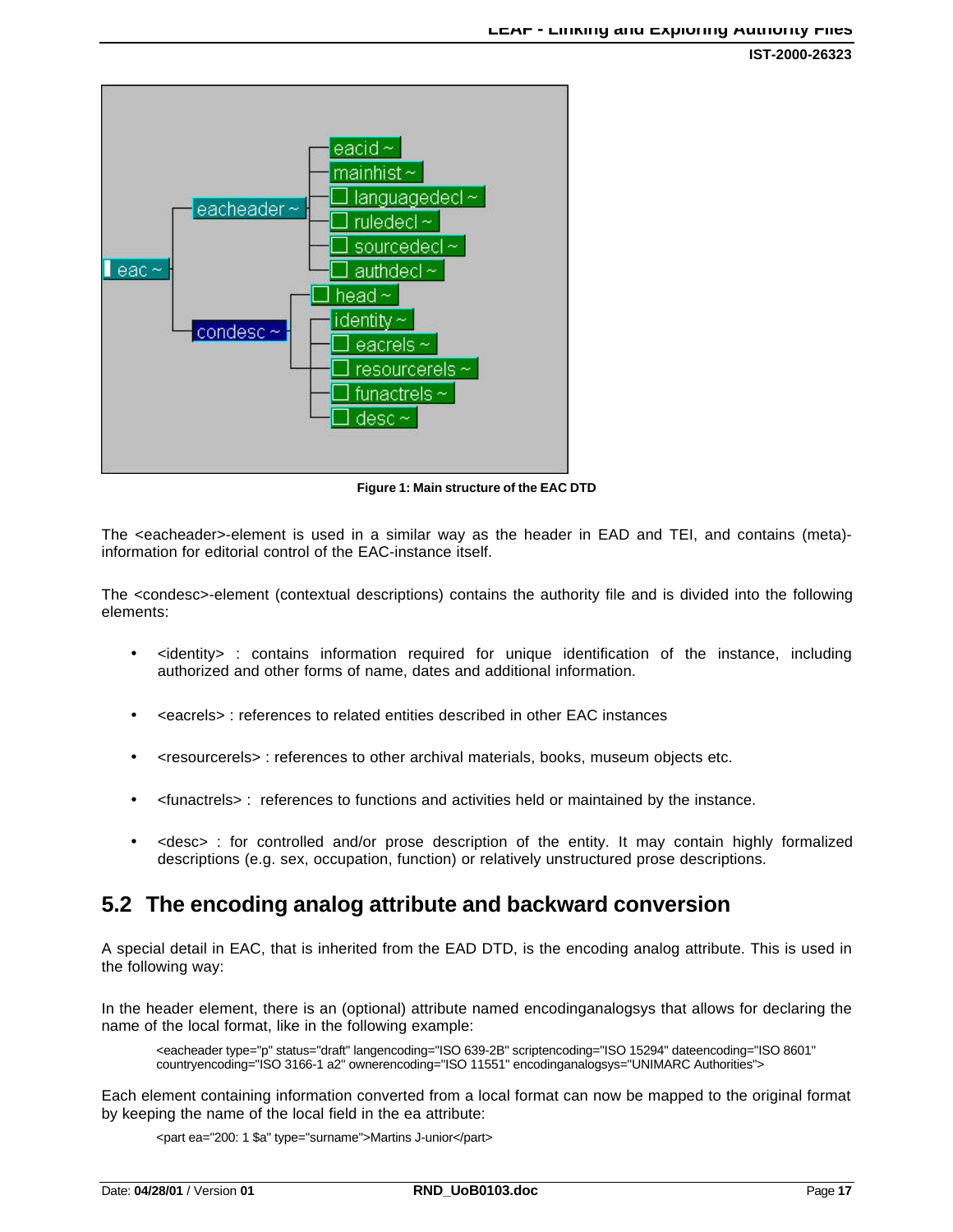<part ea="200: 1 \$b" type="forename">Ant-onio Bento</part>

This way of keeping the internal field number in the EAC record can reduce the loss of information that could occur in a conversion process, and, if used correctly, may also serve to reconstruct the original record.

# **5.3 EAC and LEAF metadata**

The candidate DTD for LEAF must be mapped against the LEAF metadata set. This has been done through the whole process with EAC, as the metadata were available during the development of EAC.

It is important to note that XML DTDs, like the EAD and now the EAC, are loose structures, often allowing a field to be encoded in several different ways. The value of an element is often relative to the surrounding element(s) in the XML structure, where the actual semantic content of the field is determined by the way the element is used and its attributes. Note the following example with dates of birth and death:

| <identity></identity> |                                                                                                                                                                                                                                       |
|-----------------------|---------------------------------------------------------------------------------------------------------------------------------------------------------------------------------------------------------------------------------------|
|                       | <pershead authorized="BN" languagecode="por" rule="RPC" scriptcode="latn" type="identity"><br/><part ea="200: 1 \$a" type="surname">Martins J-unior</part><br/><part ea="200: 1 \$b" type="forename">Ant-onio Bento</part></pershead> |
|                       | $<$ /pershead>                                                                                                                                                                                                                        |
|                       |                                                                                                                                                                                                                                       |
|                       | $\alpha$ <nameadds ea="200: 1 \$f"></nameadds>                                                                                                                                                                                        |
|                       | <date <br="" calendar="gregorian" era="ce" form="rangeclosed" scope="begin-end">normal="1881/1963"&gt;1881-1963</date>                                                                                                                |
|                       | $\alpha$ /nameadds>                                                                                                                                                                                                                   |
| $\alpha$ /identity>   |                                                                                                                                                                                                                                       |

EAC has only one date element for all dates, but inside the identity and nameadds elements we know that this is a date associated with a person, and therefore dates og birth and death.

The result of this is that there is no exact match between the elements in the LEAF metadata set and the elements in EAC, but the flexibility of the EAC DTD and the encoding practice will ensure that the metadata are covered.

# **6 Examples of encoding in EAC**

As an important part of the testing of the EAC model, samples of data from different LEAF data-providers have to be encoded to ensure that the model covers all relevant information from the original data.

Below is a selection of records in EAC, each with comments on the encoding and possible conversion problems.

The following formats are used as examples of encoding in EAC:

| Data provider/LEAF-partner                                                                      | Local format               |
|-------------------------------------------------------------------------------------------------|----------------------------|
| Biblioteca Nacional (BN), Portugal                                                              | <b>UNIMARC Authorities</b> |
| Universidad Complutense de Madrid (UCM),<br>Spain                                               | <b>USMARC</b>              |
| Forschungsstelle und<br>Dokumentationszentrum für Österreichishe<br>Philosophie (FDÖP), Austria | Local format               |
| Österreichische Nationalbibliothek (ÖNB),<br>Austria                                            | Allegro-Hans               |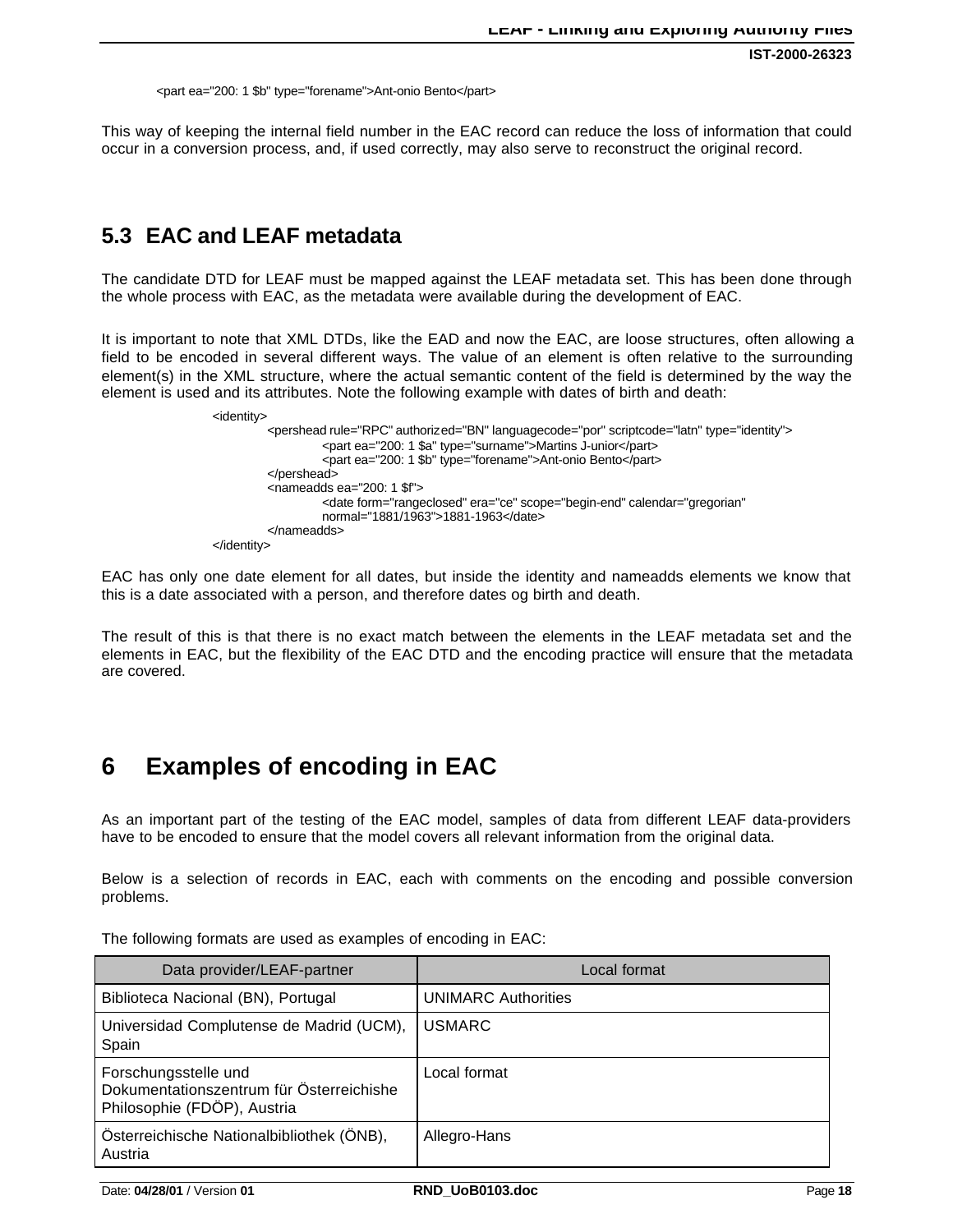#### **Table 2: Dataproviders and formats tested in EAC**

More examples can be found at the temporary EAC website http://bembo.village.virginia.edu/eac.html

General comments:

A conversion program for making all local date formats into ISO 8601 may be necessary. See the use of the normal attribute in all date-elements.

### **6.1 Example 1, UNIMARC Authorities from BN**

```
<?xml version="1.0"?>
<!DOCTYPE eac SYSTEM "C:\Documents and Settings\gunnar\Mine Dokumenter\EAC\eac\eac.dtd">
<eac>
         <eacheader type="p" status="draft" langencoding="ISO 639-2B" scriptencoding="ISO 15294" dateencoding="ISO 8601"
         countryencoding="ISO 3166-1 a2" ownerencoding="ISO 11551" encodinganalogsys="UNIMARC Authorities">
                  <eacid syskey="example07" countrycode="NO" ow nercode="UoB">NO::UoB::example07
                  </eacid>
                  <mainhist>
                            <mainevent maintype="create">
                                     <name>Gunnar Karlsen</name>
                                     <maindate calendar="gregorian" normal="20010801">August 01,2001</maindate>
                                     <maindesc>Manually created from BN testdata</maindesc>
                            </mainevent>
                  </mainhist>
                  <languagedecl>
                           <language languagecode="eng" scriptcode="latn" ea="100">English in Latin Script</language>
                  </languagedecl>
                  <ruledecl ea="152 $a">
                            <rule id="RPC">Regras Portuguesas de Catalogação</rule>
                  </ruledecl>
                   <sourcedecl>
                           <source id="bn" syskey="2">
                                     <title type="simple">BN test-data for LEAF, record id=1</title>
                                     <sourceinfo ea="005">
                                              <date form="single" normal="20010209">20010209113700.0</date>
                                              <note audience="internal">version identifier</note>
                                     </sourceinfo>
                                     <sourceinfo ea="100">
                                              <date form="single" normal="19890804" ea="100">19890804</date>
                                              <archref/>
                                     </sourceinfo>
                                     <sourceinfo ea="810 $a">
                                              <bibref>Grd. Enc. Port. Bras</bibref>
                                     </sourceinfo>
                           </source>
                   </sourcedecl>
         </eacheader>
         <condesc>
                  <identity>
                            <pershead rule="RPC" authorized="BN" languagecode="por" scriptcode="latn" type="identity">
                                     <part ea="200: 1 $a" type="surname">Martins J-unior</part>
                                     <part ea="200: 1 $b" type="forename">Ant-onio Bento</part>
                           </pershead>
                           <nameadds ea="200: 1 $f">
                                     <date form="rangeclosed" era="ce" scope="begin-end" calendar="gregorian"
                                     normal="1881/1963">1881-1963</date>
                           </nameadds>
                  </identity>
                   <eacrels>
                            <eacrel ea="510:01" reltype="associative" syskey="1">
                                     <corpname>
                                              <part ea="210:01 $a" type="Entry element">Braga.</part>
                                              <part ea="210:01 $b" type="Subdivision">Bispo,</part>
                                              <date normal="1932/1963">1932-1963</date>
```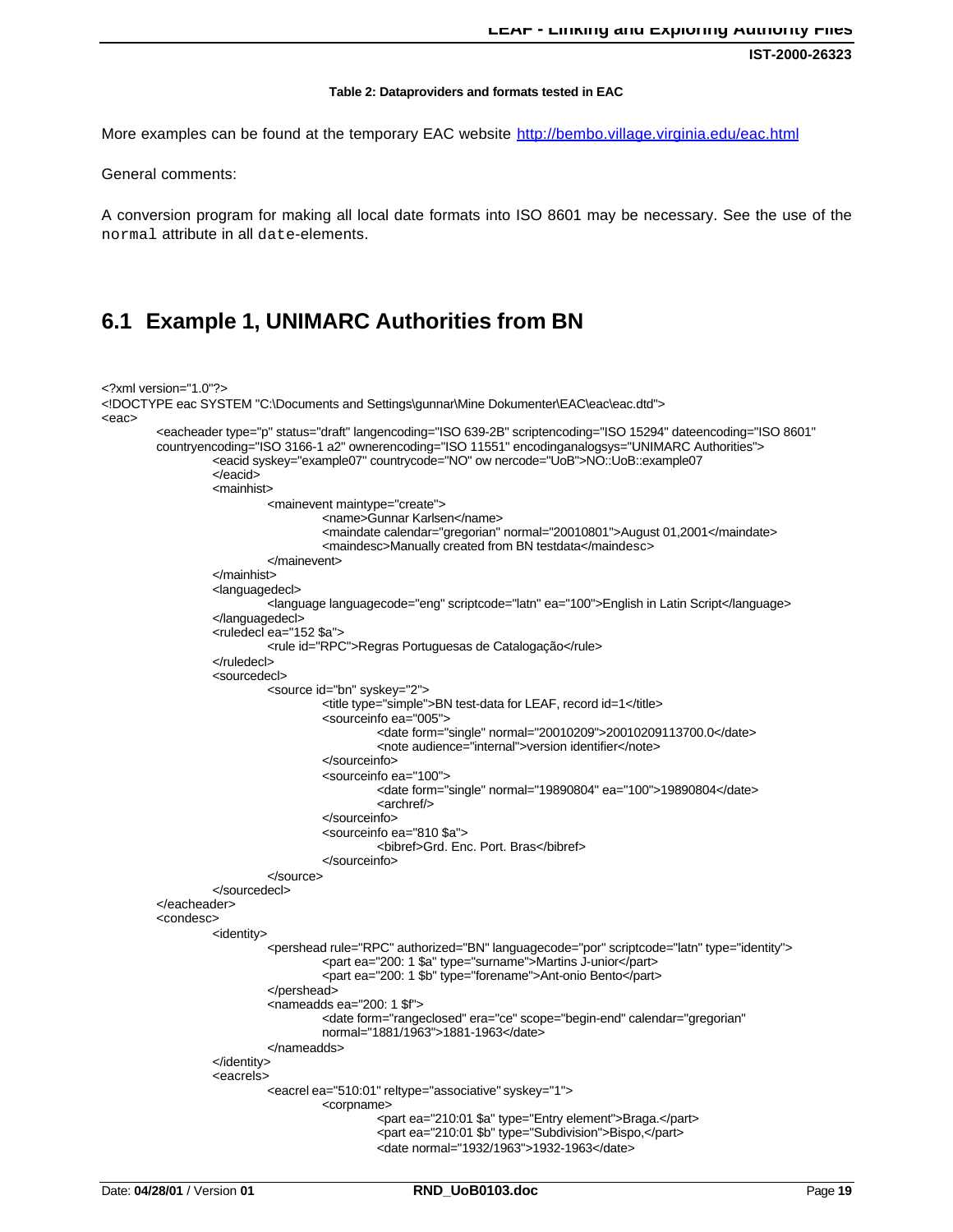```
</corpname>
                            </eacrel>
                   </eacrels>
                   <desc/>
         </condesc>
</eac>
```
Problems and questions regarding the encoding:

- There is redundant information in the original fields 100, 801 and 200, 305, 500
- How to encode field 305, Textual See Also Reference?

### **6.2 Example 2, USMARC from UCM**

```
<?xml version="1.0"?>
```

```
<!DOCTYPE eac SYSTEM "C:\Documents and Settings\gunnar\Mine Dokumenter\EAC\eac\eac.dtd">
<eac>
         <eacheader type="p" status="draft" langencoding="ISO 639-2" scriptencoding="ISO 15924" dateencoding="ISO 8601"
         encodinganalogsys="USMARC">
                  <eacid syskey="Example05" countrycode="NO" ownercode="UoB">NO::UoB::Example05</eacid>
                  <mainhist>
                           <mainevent maintype="create">
                                     <name>Gunnar Karlsen</name>
                                    <maindate calendar="gregorian" normal="20010607"> June 07,2001</maindate>
                                     <maindesc>Manually created record from UCM testdata</maindesc>
                           </mainevent>
                  </mainhist>
                  <languagedecl>
                           <language languagecode="en" scriptcode="latn">English in Latin Script.</language>
                  </languagedecl>
                  <ruledecl>
                           <rule id="aacr">Anglo-American Cataloguing Rules.</rule>
                           <rule id="aacr2">Anglo-American Cataloguing Rules, Second Edition.</rule>
                  </ruledecl>
                  <sourcedecl>
                           <source syskey="a10000471" id="UCM-authority">
                           <title>Universidad Complutense de Madrid Name Authority File, a10000471.</title>
                           <sourceinfo>No sources provided in import record.</sourceinfo>
                           </source>
                  </sourcedecl>
         </eacheader>
         <condesc>
                  <identity>
                           <pershead rule="aacr2" authorized="UCM" languagecode="spa" scriptcode="latn" ea="100">
                                     <part type="surname">Pi Sunyer</part>
                                     <part type="forename">Charles</part>
                           </pershead>
                           <pershead rule="aacr2" languagecode="spa" scriptcode="latn" ea="400">
                                     <part type="surname">Pi Su</part>
                                     <part type="forename">Carlos</part>
                           </pershead>
                           <pershead rule="aacr2" languagecode="spa" scriptcode="latn" ea="400">
                                     <part type="surname">Pi i Sunyer</part>
                                    <part type="forename">Charles</part>
                           </pershead>
                           <pershead rule="aacr2" languagecode="spa" scriptcode="latn" ea="400">
                                     <part type="surname">Pi Sunyer</part>
                                     <part type="forename">Carlos</part>
                           </pershead>
                           <nameadds>
                                    <date scope="active" calendar="gregorian" normal="1888/1971" form="rangeclosed"
                                    ea="100$d">1888-1971</date>
                           </nameadds>
                  </identity>
```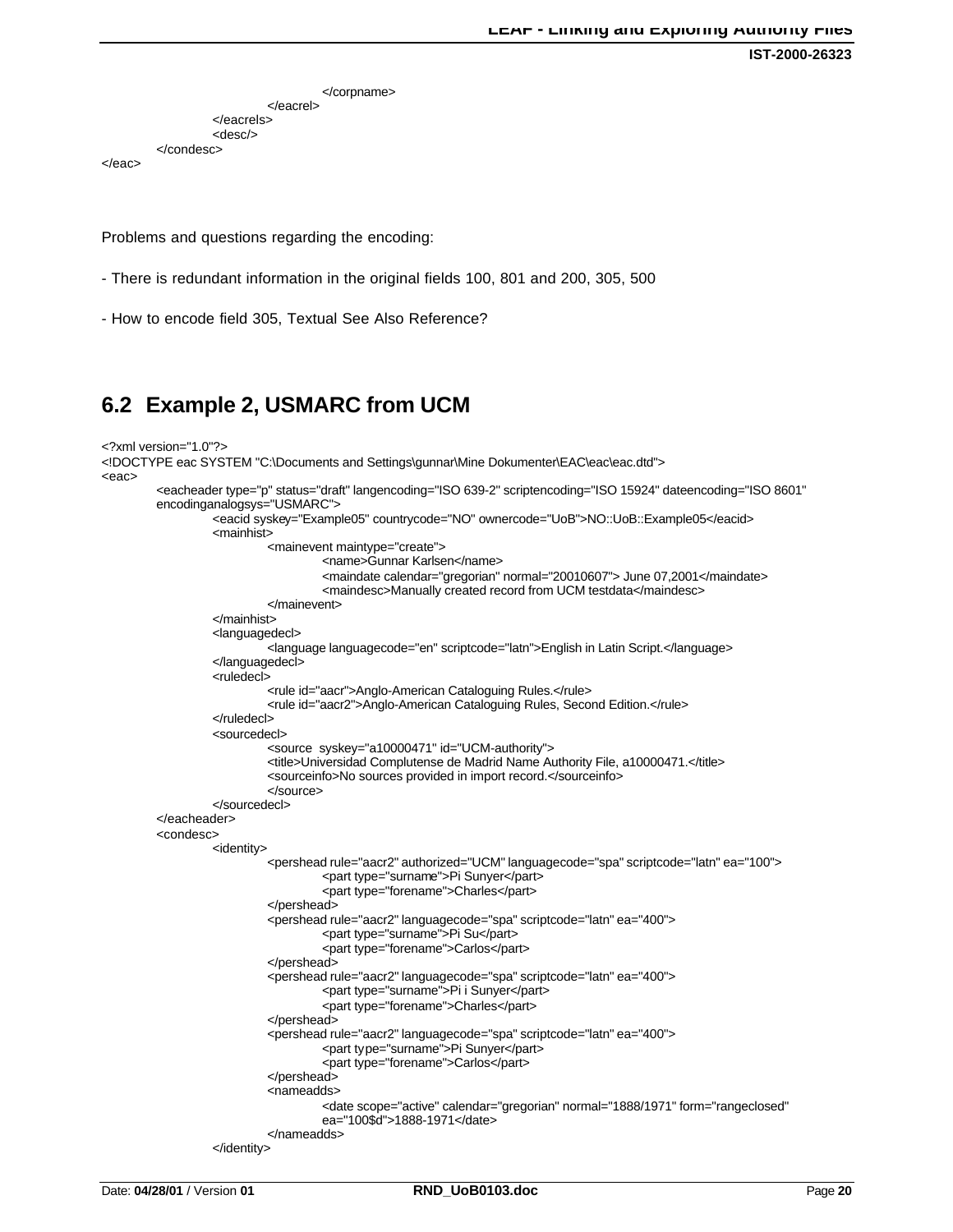**IST-2000-26323**

```
</condesc>
</eac>
```
Problems and questions regarding the encoding:

- What rules are used by UCM? Default is set to AACR2, since this is a USMARC record.

## **6.3 Example 3, Authority file from FDÖP**

```
<?xml version="1.0"?>
<!DOCTYPE eac SYSTEM "C:\Documents and Settings\gunnar\Mine Dokumenter\EAC\eac\eac.dtd">
<eac>
    <eacheader type="p" status="draft" langencoding="ISO 639-2B" scriptencoding="ISO 15924" dateencoding="ISO 8601"
    countryencoding="ISO 3166-1 a2" detaillevel="1" encodinganalogsys="local format">
         <eacid syskey="example02" countrycode="NO" ownercode="UoB">NO::UoB::example02</eacid>
         <mainhist>
                  <mainevent maintype="create">
                           <name>Gunnar Karlsen</name>
                           <maindate calendar="gregorian" normal="20010710">July 10,2001</maindate>
                           <maindesc>Manually created record from FDÖEP testdata</maindesc>
                  </mainevent>
         </mainhist>
         <languagedecl>
                  <language languagecode="eng" scriptcode="latn">English in Latin Script.</language>
         </languagedecl>
         <ruledecl>
                  <rule id="local"/>
         </ruledecl>
         <sourcedecl>
                  <source id="fdoep" syskey="FDOEP-NrAutor: 310">
                           <title type="simple">FDÖEP test-data for LEAF, FDÖEP-NrAutor: 310</title>
                           <sourceinfo>
                                     <date form="single" era="ce" calendar="gregorian" normal="19951231"
                                     ea="Leaf.Date_of_capturing">31.12.1995</date>
                                     <date form="single" era="ce" calendar="gregorian" normal="20010426"
                                     ea="Leaf.Last_Correction">26.04.2001</date>
                                     <persname ea="Leaf.Author_of_the_data_file">
                                              <part>uh</part>
                                     </persname>
                            </sourceinfo>
                  </source>
         </sourcedecl>
</eacheader>
<condesc>
         <identity>
                  <pershead rule="local" authorized="FDOEP" languagecode="ger" scriptcode="latn" ea="Leaf.Main.Heading">
                           <part type="surname">Kröner</part>
                            <part type="forename">Franz</part>
                  </pershead>
                  <nameadds>
                            <date scope="begin" form="single" era="ce" calendar="gregorian" normal="18891212"
                           ea="Leaf.Date_of_birth">12.12.1889</date>
                            <date scope="begin" form="single" era="ce" calendar="gregorian" normal="18891212"
                           ea="Leaf.Date_of_birth_standardised">12.12.1889</date>
                            <place>Schönwald b. Bautch (Nordmähren)</place>
                  </nameadds>
                  <nameadds>
                           <date scope="end" form="single" era="ce" calendar="gregorian" normal="19580424"
                           ea="Leaf.Date_of_death">24.04.1958</date>
                           <date scope="end" form="single" era="ce" calendar="gregorian" normal="19580424"
                           ea="Leaf.Date_of_death_standardised">24.04.1958</date>
                           <place>Innsbruck</place>
                  </nameadds>
         </identity>
         <eacrels>
                  <eacrel ea="Leaf.Relationship" reltype="subordinate" type="akadem Lehrer">
                            <persname>
                                     <part>R.Reininger</part>
                            </persname>
```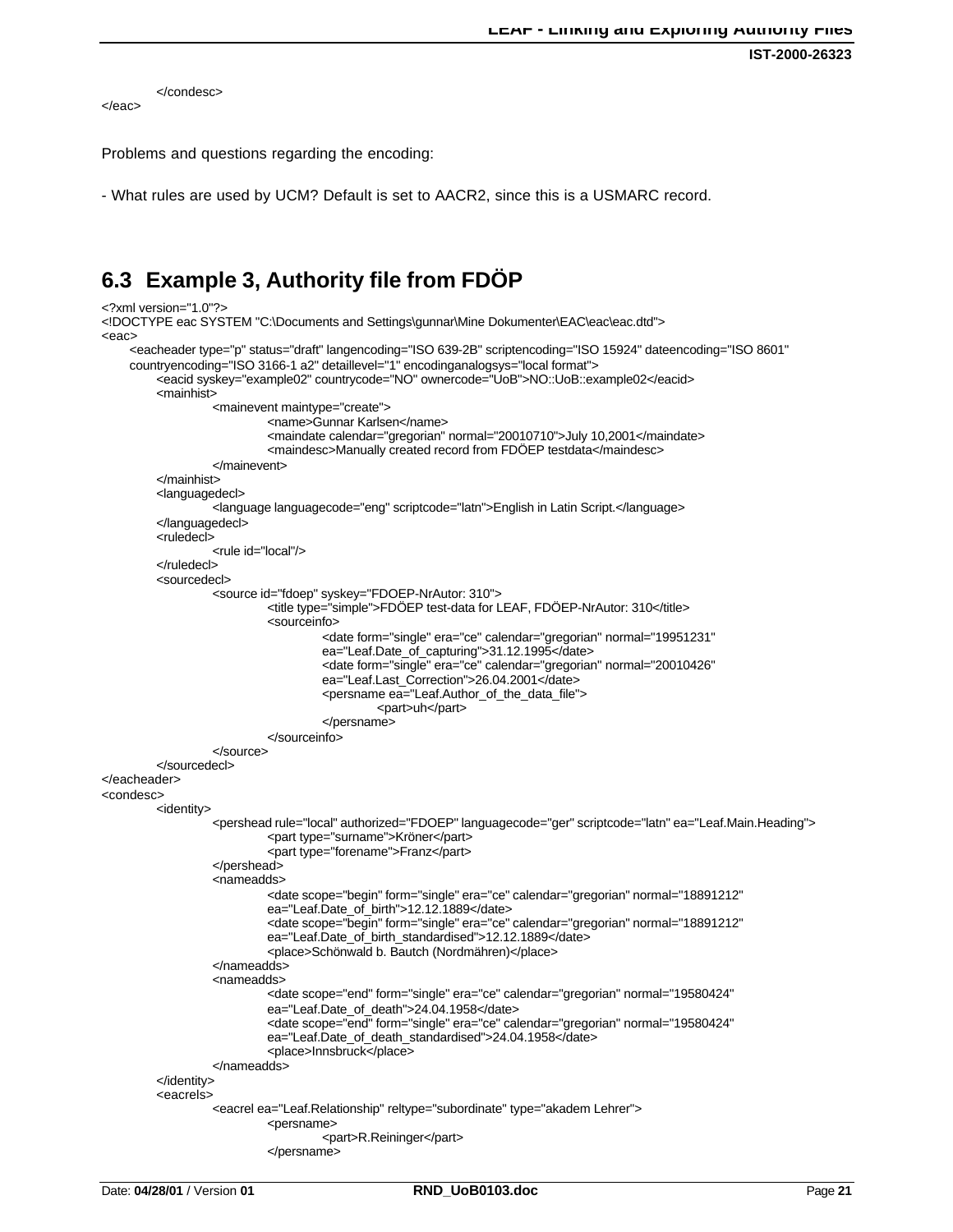**IST-2000-26323**

```
<!-- how to know which type of relation (pers, corp, fam)? -->
                   </eacrel>
         </eacrels>
         <desc>
                   <persdesc>
                            <sex ea="Leaf.Gender">
                                      <value>m</value>
                            </sex><funactdesc ea="Leaf.Profession">
                                      <p>Philosoph</p>
                            </funactdesc>
                            <legalstatus ea="Leaf.Academic_Title">
                                      <value>Dozent</value>
                                      <date scope="begin" form="single" era="ce" calendar="gregorian" normal="1940"
                                      ea="Leaf.Date_of_first_flourishing">1940</date>
                                      <date scope="end" form="single" era="ce" calendar="gregorian" normal="1945"
                                      ea="Leaf.Date_of_last_flourishing">1945</date>
                                      <place ea="Leaf.Place_of_flourishing">Graz,Z&#252;rich</place>
                            </legalstatus> -->
                   </persdesc>
         </desc>
         <resourcerels>
                   <resourcerel>
                            <bib ea="Leaf.Reference_books"> PA Archiv der Univ. Graz; Schuch, Sch&#246;nafinger (=Klappentext,
                            2.Aufl. "Anarchie...", dort Foto</bib>
                   </resourcerel>
         </resourcerels>
</condesc>
</eac>
```
Problems and questions regarding the encoding:

- Rules for encoding practice is mandatory in EAC. This is set to 'local' here.

- How to decide which type of relation (corporate, person or family) between the actual record and the information pointed to in 'Leaf.Realtionship', here encoded using the eacrels element?

### **6.4 Example 4, Allegro-Hans record from ÖNB**

```
<?xml version="1.0"?>
<!DOCTYPE eac SYSTEM "C:\Documents and Settings\gunnar\Mine Dokumenter\EAC\eac\eac.dtd">
<eac>
<eacheader type="p" status="draft" detaillevel="1" langencoding="ISO 639-2B" scriptencoding="ISO 15924" dateencoding="ISO 8601"
countryencoding="ISO 3166-1 a2" encodinganalogsys="Allegro-HANS">
         <eacid syskey="example01" countrycode="NO" ownercode="UoB">NO:UoB:example01</eacid>
         <mainhist>
                  <mainevent maintype="create">
                           <name>Gunnar Karlsen</name>
                           <maindate calendar="gregorian" normal="20010711">July 11,2001</maindate>
                           <maindesc>Manually created from LEAF testdata provided by &#214;NB</maindesc>
                  </mainevent>
         </mainhist>
         <languagedecl>
                  <language languagecode="eng" scriptcode="latn">English in Latin script.</language>
         </languagedecl>
         <ruledecl ea="005">
                  <rule id="PND">Personennamendatei</rule>
                  <rule id="other"/>
         </ruledecl>
                           <!-- where to put local id= p2603 ea="003" sourcedecl is not finished here -->
         <sourcedecl>
                  <source syskey="118500775" id="onb" countrycode="AT" ownercode="12-7-SWB">
                            <title type="simple">ÖNB authority record</title>
                            <sourceinfo> <!-- is this correct for time and agent for last correction? -->
                                     <date form="single" era="ce" calendar="gregorian" normal="20010313/09:30:57"
                                     ea="007">20010313/09:30:57</date>
                                     <persname ea="007">
                                              <part>HESUL</part>
                                     </persname>
```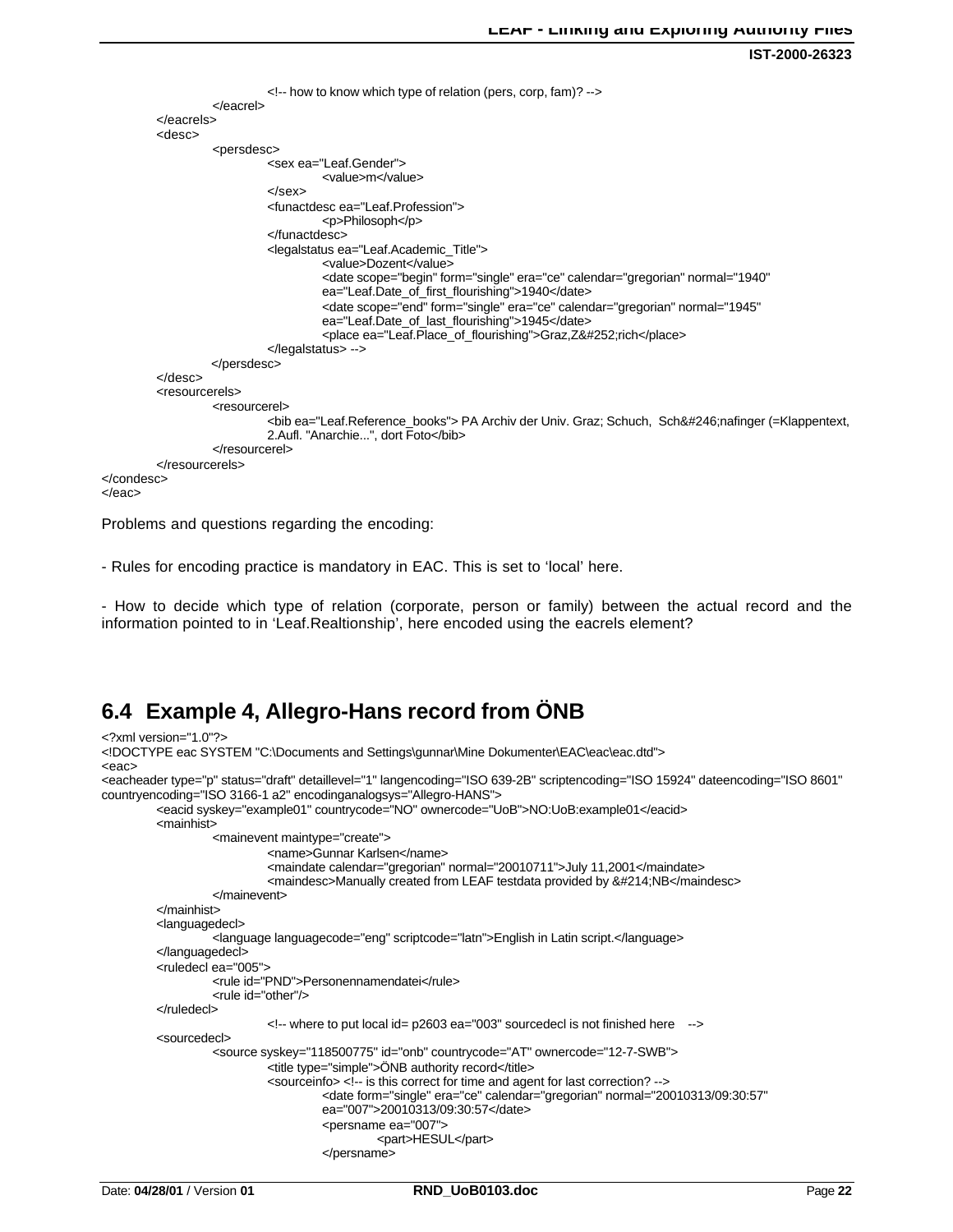```
</sourceinfo>
                   </source>
         </sourcedecl>
</eacheader>
<condesc>
         <identity>
                   <pershead rule="PND" ea="800" authorized="ÖNB" languagecode="ger" scriptcode="latn" type="identity">
                            <part type="surname">Adorno</part>
                            <part type="forename">Theodor W.</part>
                   </pershead>
                   <pershead rule="other" ea="830" scriptcode="latn" type="identity">
                            <part type="surname">Wiesengrund</part>
                            <part type="forename">Theodor</part>
                   </pershead>
                   <pershead rule="other" ea="830A" scriptcode="latn" type="identity">
                            <part type="surname">Wiesengrund-Adorno</part>
                            <part type="forename">Theodor</part>
                   </pershead>
                   <pershead rule="other" ea="830B" scriptcode="latn" type="identity">
                            <part type="surname">Wiesengrund Adorno</part>
                            <part type="forename">Theodor</part>
                   </pershead>
                   <pershead rule="other" ea="830C" scriptcode="latn" type="identity">
                            <part type="surname">Adorno</part>
                            <part type="forename">Theodor Wiesengrund-</part>
                   </pershead>
                   <pershead rule="other" ea="830D" scriptcode="latn" type="identity">
                            <part type="surname">Adôrnô</part>
                            <part type="forename">T.W.</part>
                   </pershead>
                   <pershead rule="other" ea="830E" scriptcode="latn" type="identity">
                            <part type="surname">Adorno</part>
                            <part type="forename">Teodor</part>
                   </pershead>
                   <pershead rule="other" ea="830F" scriptcode="latn" type="identity">
                            <part type="surname">W.-Adorno</part>
                            <part type="forename">Theodor</part>
                   </pershead>
                   <pershead rule="other" ea="830G" scriptcode="latn" type="identity">
                            <part type="surname">Adorno</part>
                            <part type="forename">Teodor V.</part>
                   </pershead>
                   <nameadds>
                            <date scope="begin" form="single" era="ce" calendar="gregorian" normal="19030911"
                            ea="808">11.09.1903</date>
                            <place ea="808a">Frankfurt am Main</place>
                   </nameadds>
                   <nameadds>
                            <date scope="end" form="single" era="ce" calendar="gregorian" normal="1969" ea="809">1958</date>
                            <place ea="809a">Visp</place>
                   </nameadds>
         </identity>
         <eacrels> <!-- can you encode a relation to a seperate record for a pseudonym like this?-->
                   <eacrel reltype="identity" syskey="115058060" ea="856">
                            <persname>
                                     <part type="surname">Zwieback</part>
                                     <part type="forename">Castor</part>
                            </persname>
                            <note>Pseud.</note>
                   </eacrel>
         </eacrels>
         <desc>
                   <persdesc>
                            <sex ea="806g">
                                     <value>m</value>
                            </sex>
                   <funactdesc ea="805">
                            <list>
                                      <item>Philosoph</item>
                                      <item>Soziologe</item>
                                      <item>Musiktheoretiker</item>
                                     <item>Komponist</item>
                                     <item>Schriftsteller</item>
                            </list>
                   </funactdesc>
```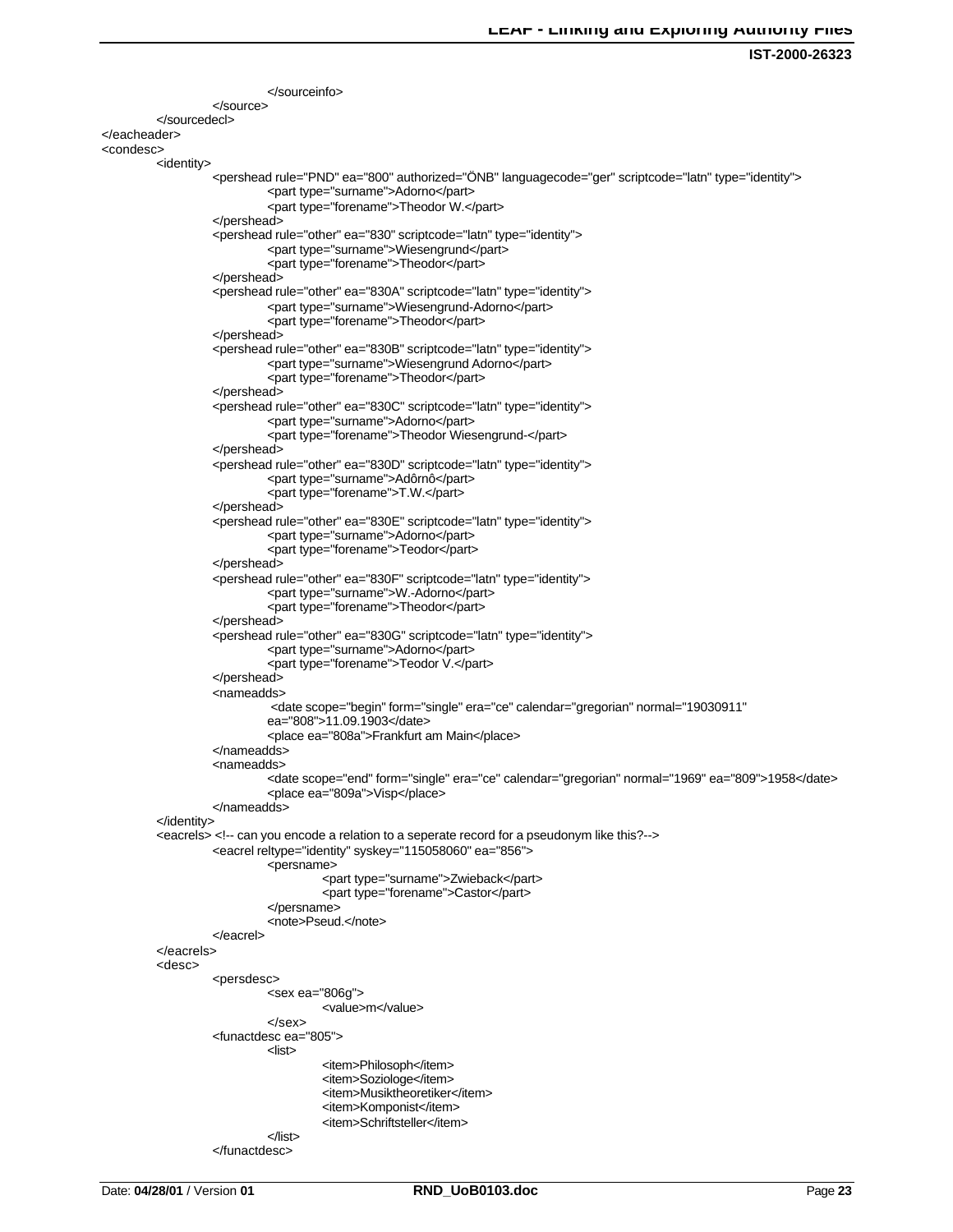**IST-2000-26323**

</persdesc> </desc> </condesc> </eac>

# **7 Concluding remarks**

There is no other suitable DTD available for LEAF than the EAC working draft. With the participation of LEAF in the EAC working group the needs of the LEAF project should also be well covered and the LEAF project is considered an important test-bed for the DTD.

EAC will develop into a tested first version in time for the LEAF project.

There are some problems that are likely to occur during the conversion from some local formats:

- not all data providers maintain a distinction between the 3 types of authority records that we find as mandatory in EAC (corporate, personal or family).

- for every relation to another entity you also have to know the type of entity referred to.

Still these are only minor problems that should be solved, either by modifying the draft for the DTD before its final version or in the technical solutions in LEAF.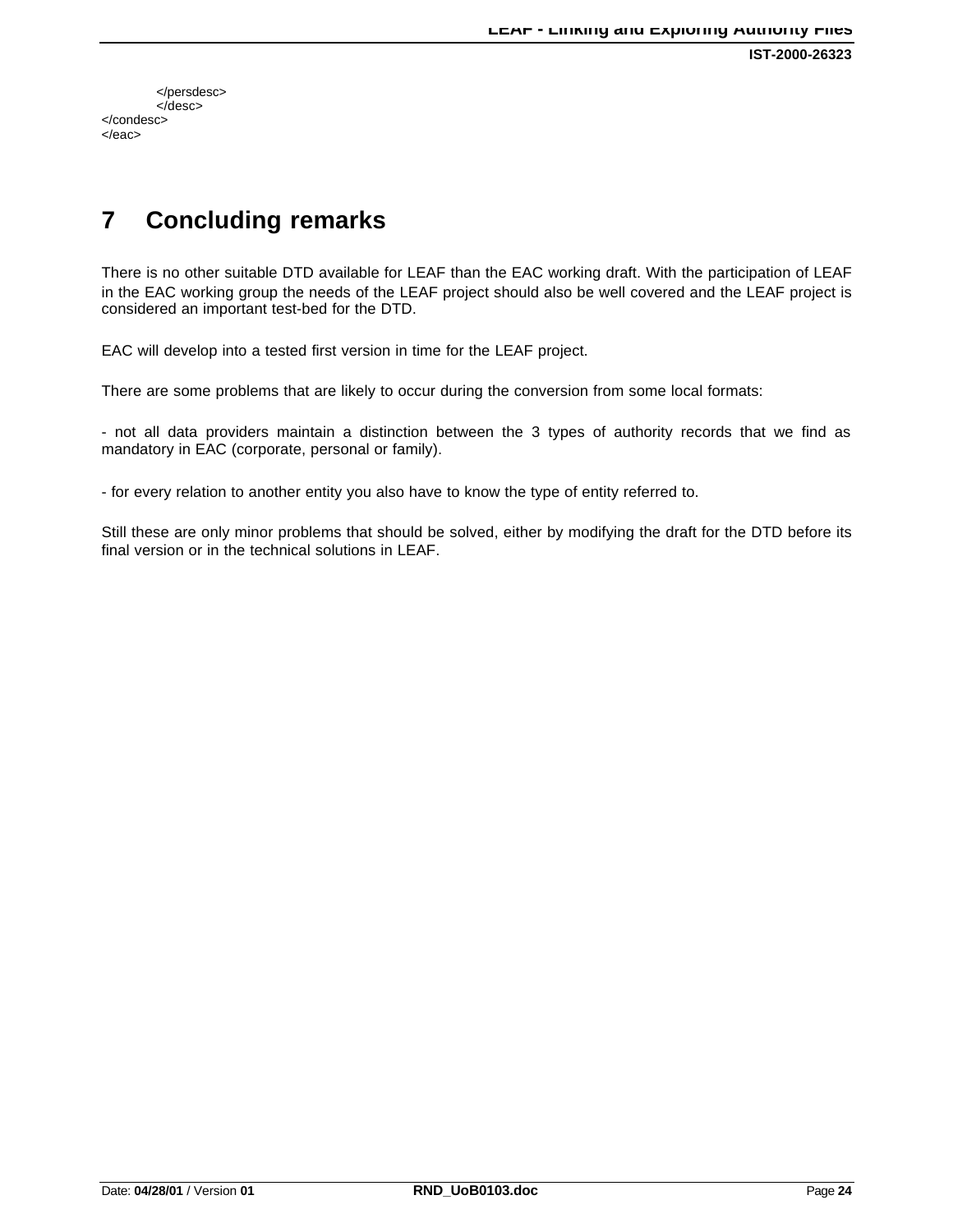# **8 Definitions, Acronyms and Abbreviations**

# **8.1 Partner Acronyms**

| <b>Partner Name</b>                                                           |             | Acronym |
|-------------------------------------------------------------------------------|-------------|---------|
| Staatsbibliothek zu Berlin                                                    | SBB         |         |
| Joanneum Research                                                             | JRS         |         |
| University of Bergen                                                          | UoB         |         |
| Crossnet Systems Ltd.                                                         | <b>CNS</b>  |         |
| Osterreichische Nationalbibliothek                                            | ÖNB         |         |
| <b>Biblioteca Nacional</b>                                                    | <b>BN</b>   |         |
| Biblioteca de Universidad Complutense de Madrid                               | <b>UCM</b>  |         |
| <b>Swiss National Library</b>                                                 | SNL         |         |
| National and University Library, Ljubljana, Slovenia                          | NUK         |         |
| Institut Mémoire de l'Edition Contemporaine                                   | <b>IMEC</b> |         |
| Riksarkivet                                                                   | <b>RA</b>   |         |
| Deutsches Literaturarchiv                                                     | DLA         |         |
| <b>British Library</b>                                                        | BL          |         |
| Goethe- und Schiller-Archiv                                                   | <b>GSA</b>  |         |
| Forschungsstelle und Dokumentationszentrum für<br>Osterreichische Philosophie | FDÖP        |         |

# **8.2 Other definitions and abbreviations**

The following list provides the definitions and abbreviations used within this document.

|      | <b>AUTHOR</b> See http://www.bl.uk/gabriel/cobra/author.pdf                                                                         |
|------|-------------------------------------------------------------------------------------------------------------------------------------|
|      | <b>CHIO</b> Cultural Heritage Information Online, http://www.cimi.org/old site/projects/chio.html                                   |
| CIMI | Consortium for the Computer Interchange of Museums Information,<br>http://www.cimi.org                                              |
|      | <b>COBRA+</b> Computerised Bibliographic Records Actions                                                                            |
|      | <b>COVAX</b> Contemporary Culture and Virtual Archives in XML                                                                       |
|      | <b>DTD</b> Document Type Definition                                                                                                 |
|      | <b>EAC</b> Encoded Archival Context, http://bembo.village.virginia.edu/eac.html                                                     |
|      | <b>EAD</b> Encoded Archival Description, http://www.loc.gov/ead/                                                                    |
|      | <b>FRANAR</b> Functional Requirements And Numbering of Authority Records,<br>http://www.ala.org/alcts/alcts_news/v10n1/gateway.html |